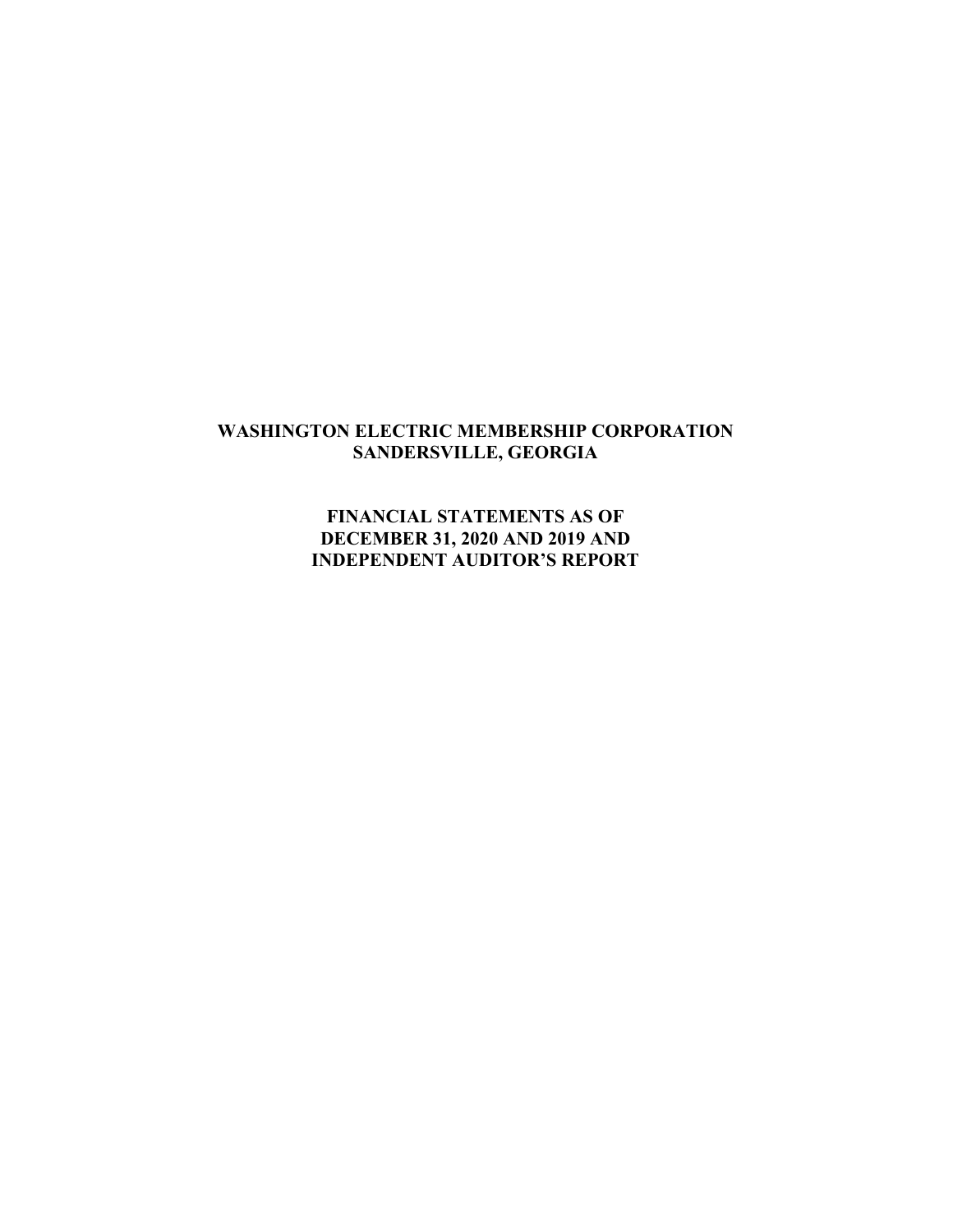# **WASHINGTON ELECTRIC MEMBERSHIP CORPORATION**

# **CONTENTS**

| Independent Auditor's Report on Internal Control Over Financial Reporting<br>and on Compliance and Other Matters Based on an Audit of Financial Statements |
|------------------------------------------------------------------------------------------------------------------------------------------------------------|
| Independent Auditor's Report on Compliance with Aspects of Contractual                                                                                     |
|                                                                                                                                                            |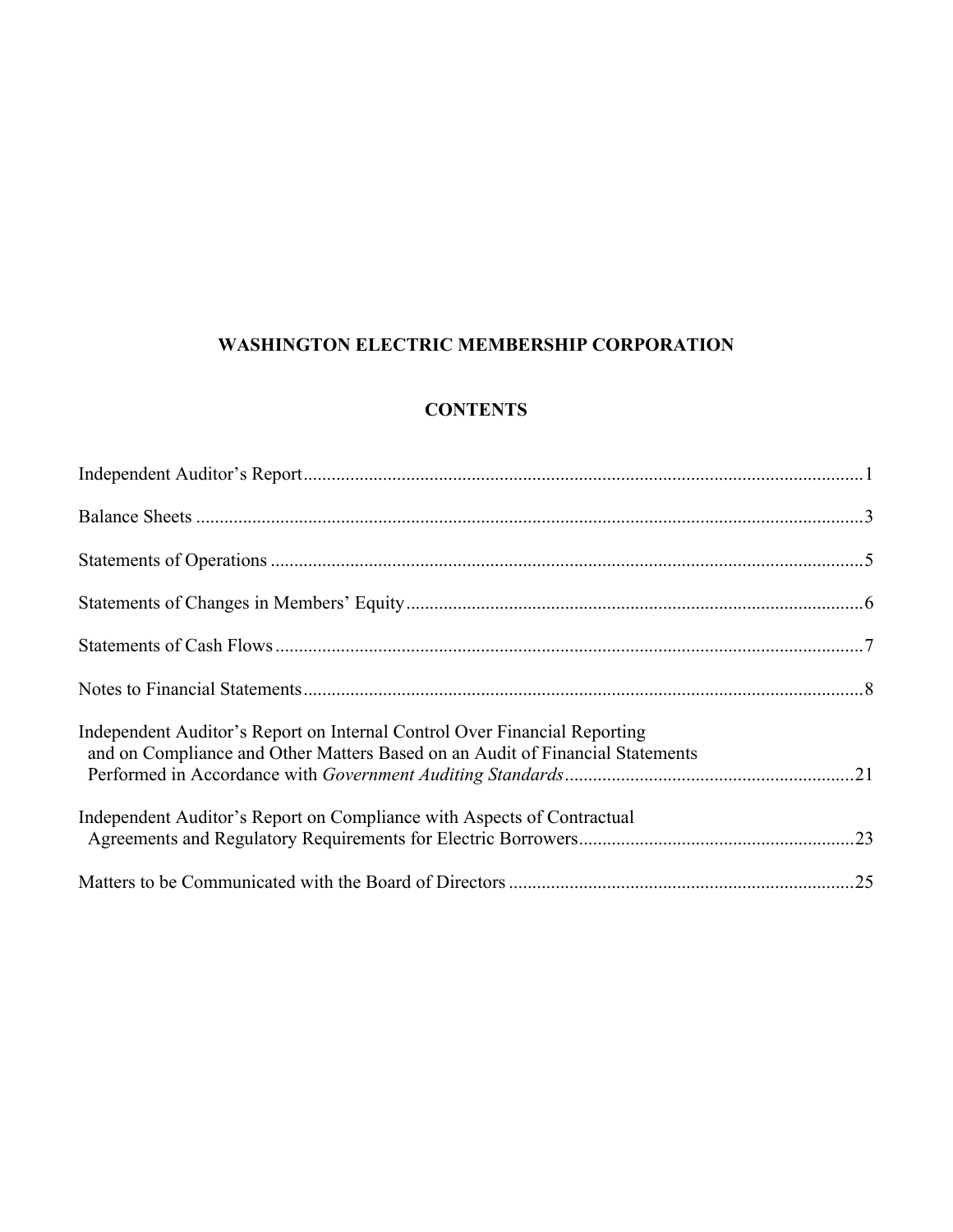

March 19, 2021

# **INDEPENDENT AUDITOR'S REPORT**

The Board of Directors Washington Electric Membership Corporation

### **Report on the Financial Statements**

We have audited the accompanying financial statements of **Washington Electric Membership Corporation** (the Corporation), which comprise the balance sheets as of December 31, 2020 and 2019 and the related statements of operations, changes in members' equity, and cash flows for the years then ended, and the related notes to the financial statements.

### **Management's Responsibility for the Financial Statements**

Management is responsible for the preparation and fair presentation of these financial statements in accordance with accounting principles generally accepted in the United States of America; this includes the design, implementation, and maintenance of internal control relevant to the preparation and fair presentation of financial statements that are free from material misstatement, whether due to fraud or error.

### **Auditor's Responsibility**

Our responsibility is to express an opinion on these financial statements based on our audits. We conducted our audits in accordance with auditing standards generally accepted in the United States of America and the standards applicable to financial audits contained in *Government Auditing Standards*, issued by the Comptroller General of the United States. Those standards require that we plan and perform the audits to obtain reasonable assurance about whether the financial statements are free from material misstatement.

An audit involves performing procedures to obtain audit evidence about the amounts and disclosures in the financial statements. The procedures selected depend on the auditor's judgment, including the assessment of the risks of material misstatement of the financial statements, whether due to fraud or error. In making those risk assessments, the auditor considers internal control relevant to the Corporation's preparation and fair presentation of the financial statements in order to design audit procedures that are appropriate in the circumstances, but not for the purpose of expressing an opinion on the effectiveness of the Corporation's internal control. Accordingly, we express no such opinion. An audit also includes evaluating the appropriateness of accounting policies used and the reasonableness of significant accounting estimates made by management, as well as evaluating the overall presentation of the financial statements.

We believe that the audit evidence we have obtained is sufficient and appropriate to provide a basis for our audit opinion.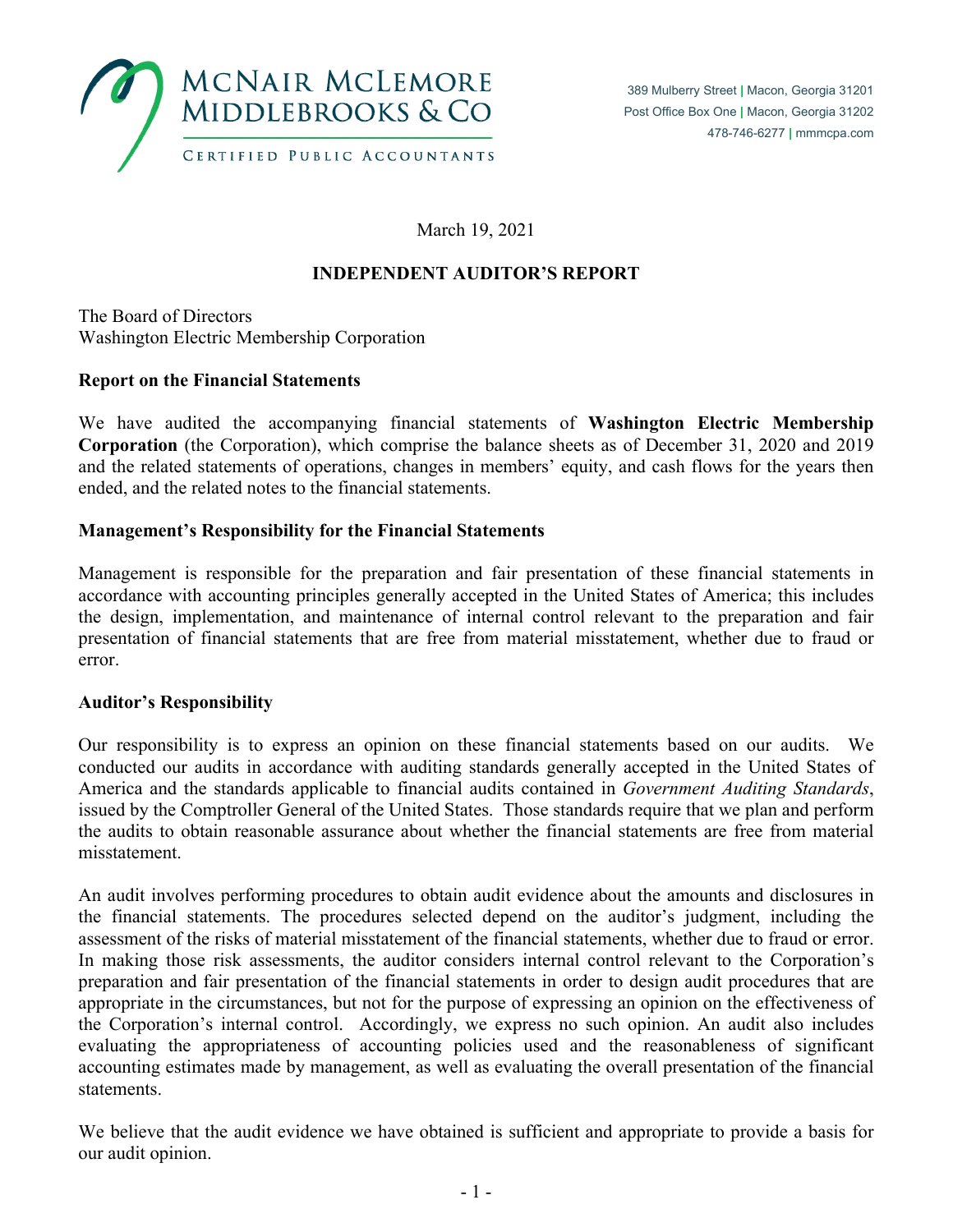# **Opinion**

In our opinion, the financial statements referred to above present fairly, in all material respects, the financial position of Washington Electric Membership Corporation as of December 31, 2020 and 2019 and the results of its operations and cash flows for the years then ended in accordance with accounting principles generally accepted in the United States of America.

## **Other Reporting Required by** *Government Auditing Standards*

In accordance with *Government Auditing Standards*, we have also issued our report dated March 19, 2021 on our consideration of Washington Electric Membership Corporation's internal control over financial reporting and on our tests of its compliance with certain provisions of laws, regulations, contracts, and grant agreements and other matters. The purpose of that report is solely to describe the scope of our testing of internal control over financial reporting and compliance and the results of that testing, and not to provide an opinion on the effectiveness of Washington Electric Membership Corporation's internal control over financial reporting or on compliance. That report is an integral part of an audit performed in accordance with *Government Auditing Standards* in considering Washington Electric Membership Corporation's internal control over financial reporting and compliance.

Mc nair, M. Lemon, Meddlebrooks: Co., LLC McNAIR, McLEMORE, MIDDLEBROOKS & CO., LLC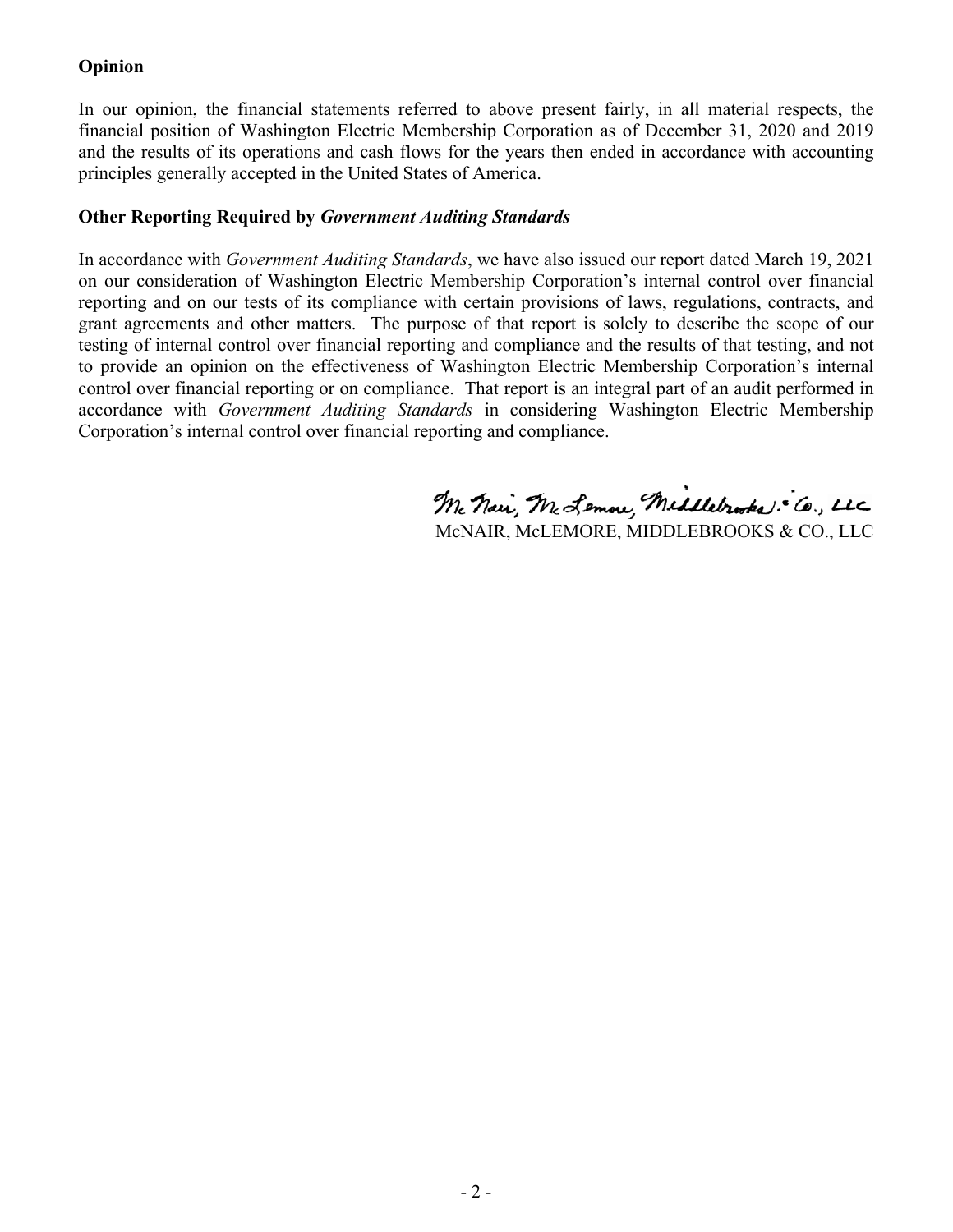# **WASHINGTON ELECTRIC MEMBERSHIP CORPORATION BALANCE SHEETS DECEMBER 31**

#### **ASSETS**

|                                                            | 2020             |              | 2019           |
|------------------------------------------------------------|------------------|--------------|----------------|
| <b>Utility Plant</b>                                       |                  |              |                |
| Electric Plant in Service - At Cost                        | \$               | $\mathbb{S}$ |                |
|                                                            | 94,698,630       |              | 91,233,561     |
| <b>Construction Work in Progress</b>                       | 153,896          |              | 801,449        |
| <b>Gross Utility Plant</b>                                 | 94,852,526       |              | 92,035,010     |
| <b>Accumulated Provision for Depreciation</b>              | (34, 604, 970)   |              | (32, 346, 707) |
|                                                            | 60,247,556       |              | 59,688,303     |
|                                                            |                  |              |                |
| <b>Other Property and Investments</b>                      |                  |              |                |
| Investments in Associated Organizations                    | 17,882,914       |              | 17,421,245     |
| Other Investments                                          | 261,089          |              | 259,935        |
|                                                            | 18,144,003       |              | 17,681,180     |
| <b>Current Assets</b>                                      |                  |              |                |
| Cash and Cash Equivalents                                  | 1,838,122        |              | 5,762,510      |
| <b>Short-Term Investment Securities</b>                    | 3,701,000        |              |                |
| Accounts Receivable (Net of Accumulated Provision for      |                  |              |                |
| Uncollectibles of \$223,366 in 2020 and \$235,327 in 2019) | 2,747,396        |              | 3,328,163      |
| <b>Accrued Utility Revenue</b>                             | 1,325,897        |              | 1,162,810      |
| Materials and Supplies                                     | 445,791          |              | 431,999        |
| Other                                                      | 176,232          |              | 146,386        |
|                                                            | 10,234,438       |              | 10,831,868     |
| <b>Deferred Debits</b>                                     | 2,660,144        |              | 537,102        |
| <b>Total Assets</b>                                        | \$<br>91,286,141 | \$           | 88,738,453     |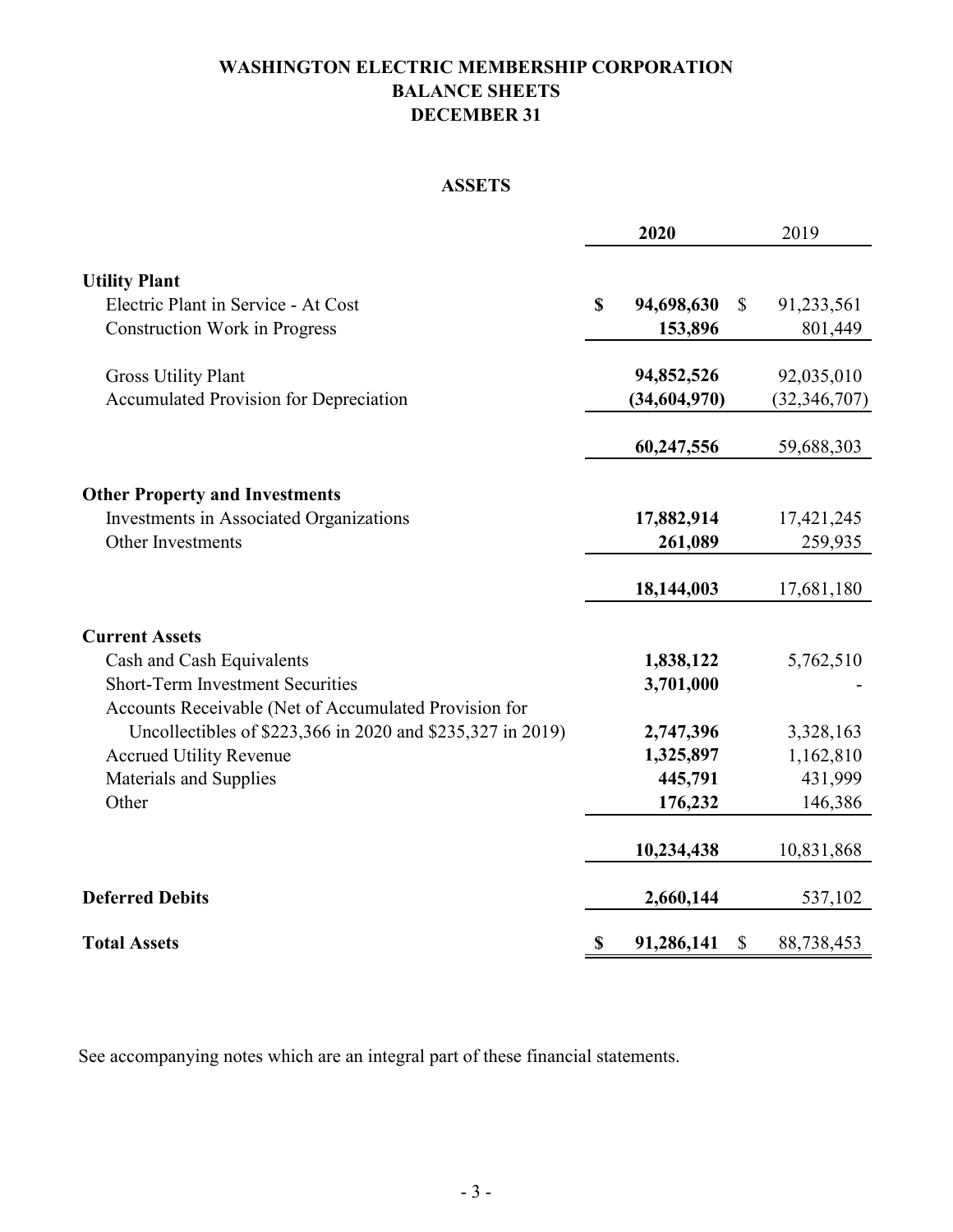# **WASHINGTON ELECTRIC MEMBERSHIP CORPORATION BALANCE SHEETS DECEMBER 31**

# **MEMBERS' EQUITY AND LIABILITIES**

|                                                                                                                                                                                                         | 2020                                                        | 2019                                                        |
|---------------------------------------------------------------------------------------------------------------------------------------------------------------------------------------------------------|-------------------------------------------------------------|-------------------------------------------------------------|
| <b>Members' Equity</b><br>Membership Fees<br>Patronage Capital<br><b>Other Equities</b>                                                                                                                 | $\mathbf S$<br>65,758<br>40,414,303<br>6,950,088            | 65,113<br>$\mathbb{S}$<br>39,734,514<br>6,891,192           |
| <b>Long-Term Debt</b>                                                                                                                                                                                   | 47,430,149<br>37,057,202                                    | 46,690,819<br>35,215,285                                    |
| <b>Current Liabilities</b><br><b>Current Maturities of Long-Term Debt</b><br><b>Accounts Payable</b><br><b>Consumer Deposits</b><br>Accrued and Withheld Taxes<br>Other Current and Accrued Liabilities | 1,563,000<br>2,178,462<br>1,416,048<br>427,000<br>1,199,904 | 1,619,000<br>2,055,672<br>1,377,413<br>416,631<br>1,102,081 |
|                                                                                                                                                                                                         | 6,784,414                                                   | 6,570,797                                                   |
| <b>Deferred Credits</b>                                                                                                                                                                                 | 14,376                                                      | 261,552                                                     |
| <b>Total Members' Equity and Liabilities</b>                                                                                                                                                            | \$<br>91,286,141                                            | \$<br>88,738,453                                            |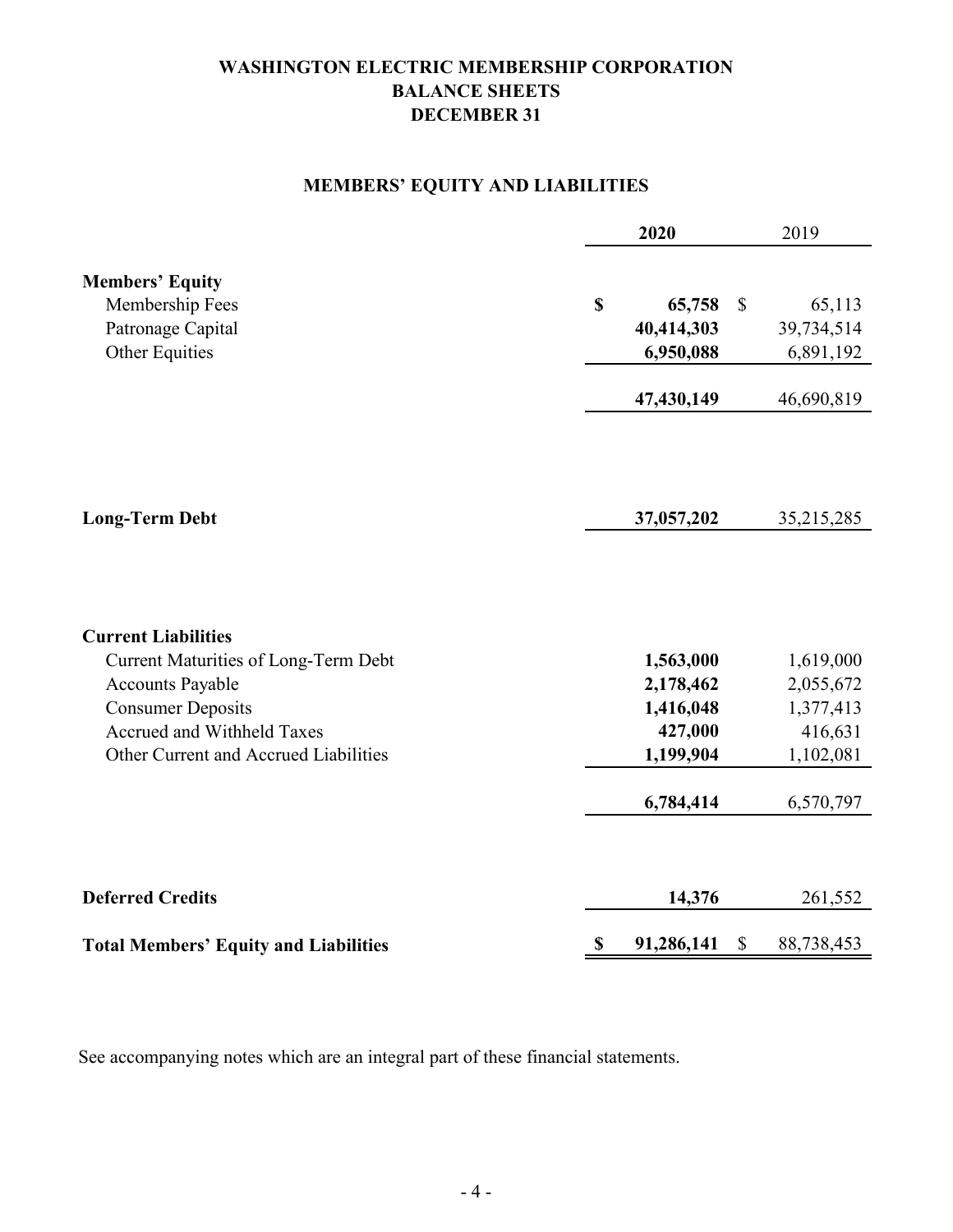# **WASHINGTON ELECTRIC MEMBERSHIP CORPORATION STATEMENTS OF OPERATIONS FOR THE YEARS ENDED DECEMBER 31**

|                                                                |               | 2020       |              | 2019       |
|----------------------------------------------------------------|---------------|------------|--------------|------------|
| <b>Operating Revenues</b>                                      | $\mathbf{\$}$ | 36,513,766 | $\mathbb{S}$ | 37,360,119 |
| <b>Operating Expenses</b>                                      |               |            |              |            |
| Cost of Power                                                  |               | 22,478,921 |              | 23,205,921 |
| <b>Distribution Operations</b>                                 |               | 2,477,628  |              | 2,711,869  |
| <b>Distribution Maintenance</b>                                |               | 2,962,064  |              | 2,556,628  |
| Consumer Accounts, Information, and Sales                      |               | 1,575,697  |              | 1,724,123  |
| Administrative and General                                     |               | 2,220,483  |              | 2,325,871  |
| Depreciation                                                   |               | 2,796,474  |              | 2,700,132  |
| <b>Total Operating Expenses</b>                                |               | 34,511,267 |              | 35,224,544 |
| <b>Operating Margins Before Interest Expense</b>               |               | 2,002,499  |              | 2,135,575  |
| <b>Interest Expense</b>                                        |               | 1,247,343  |              | 1,487,777  |
| <b>Operating Margins After Interest Expense</b>                |               | 755,156    |              | 647,798    |
| <b>Nonoperating Margins</b>                                    |               | 323,912    |              | 447,300    |
| <b>Generation and Transmission Cooperative Capital Credits</b> |               | 427,902    |              | 461,241    |
| <b>Other Capital Credits and Patronage Capital Allocations</b> |               | 178,568    |              | 187,862    |
| <b>Net Margins</b>                                             | \$            | 1,685,538  | \$           | 1,744,201  |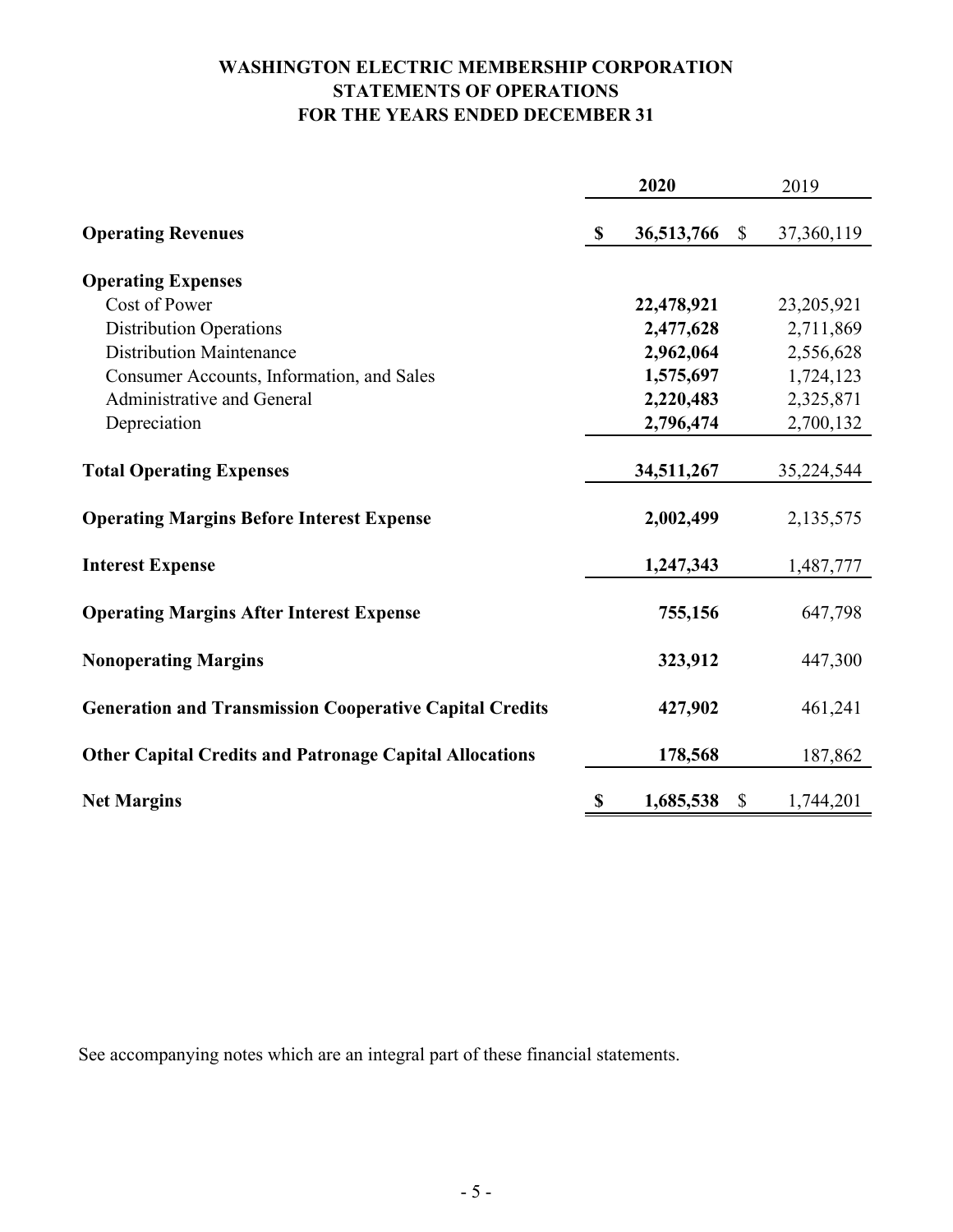# **WASHINGTON ELECTRIC MEMBERSHIP CORPORATION STATEMENTS OF CHANGES IN MEMBERS' EQUITY FOR THE YEARS ENDED DECEMBER 31, 2020 AND 2019**

|                                   | <b>Total</b><br>Members'<br><b>Equity</b> |              | <b>Membership</b><br><b>Fees</b> | <b>Patronage</b><br>Capital | Other<br><b>Equities</b>  |
|-----------------------------------|-------------------------------------------|--------------|----------------------------------|-----------------------------|---------------------------|
| <b>Balance, December 31, 2018</b> | \$<br>45,902,943                          | $\mathbb{S}$ | 64,908                           | 38,963,278<br>$\mathbb{S}$  | 6,874,757<br><sup>S</sup> |
| Net Margins                       | 1,744,201                                 |              |                                  | 1,744,201                   |                           |
| Membership Fees                   | 205                                       |              | 205                              |                             |                           |
| Retirement of Patronage Capital   | (956, 530)                                |              |                                  | (972, 965)                  | 16,435                    |
| <b>Balance, December 31, 2019</b> | 46,690,819                                |              | 65,113                           | 39,734,514                  | 6,891,192                 |
| Net Margins                       | 1,685,538                                 |              |                                  | 1,685,538                   |                           |
| Membership Fees                   | 645                                       |              | 645                              |                             |                           |
| Retirement of Patronage Capital   | (946, 853)                                |              |                                  | (1,005,749)                 | 58,896                    |
| <b>Balance, December 31, 2020</b> | \$<br>47,430,149                          | <b>S</b>     | 65,758                           | 40,414,303<br>S             | 6,950,088<br>S            |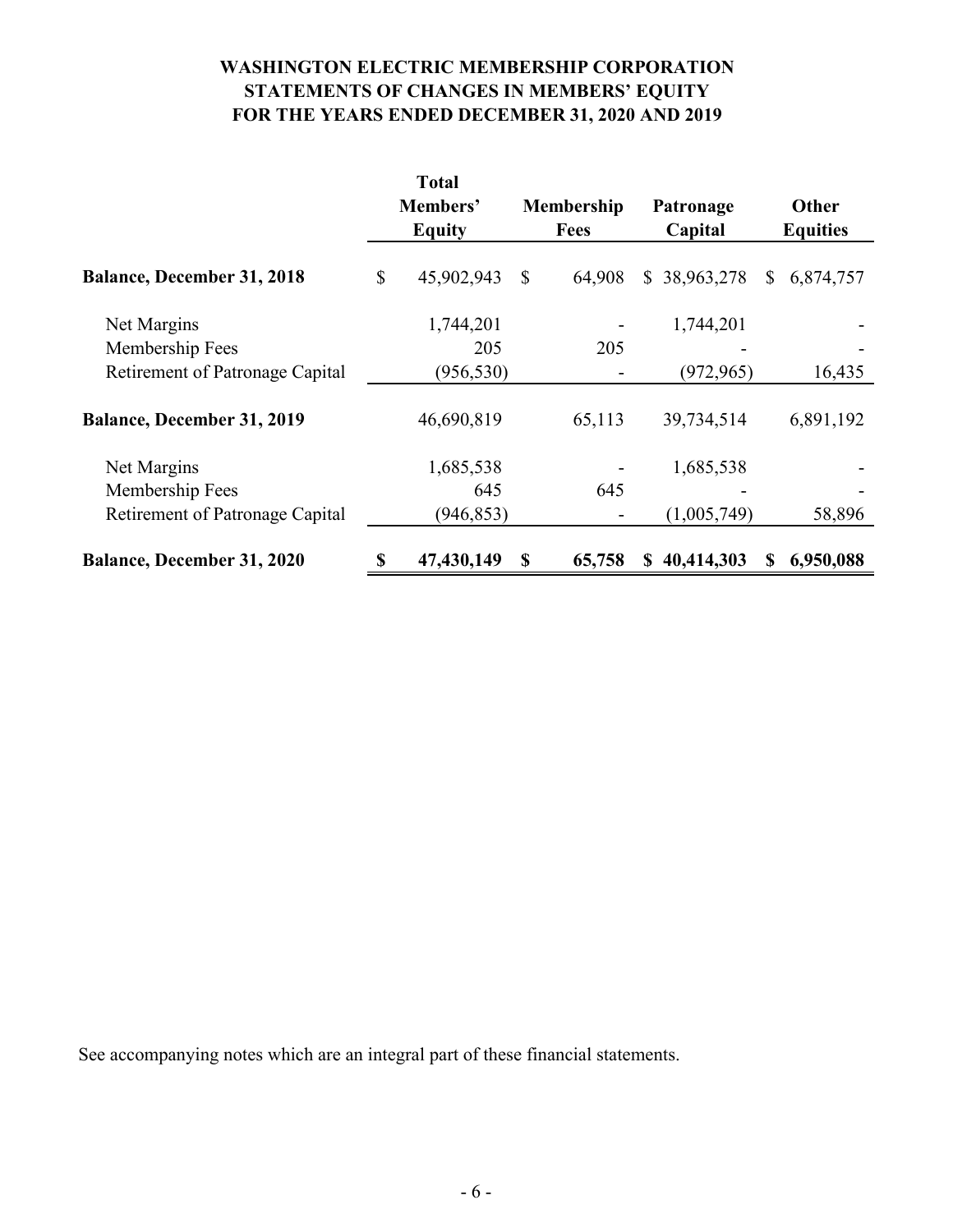# **WASHINGTON ELECTRIC MEMBERSHIP CORPORATION STATEMENTS OF CASH FLOWS FOR THE YEARS ENDED DECEMBER 31**

|                                                             | 2020                             | 2019        |
|-------------------------------------------------------------|----------------------------------|-------------|
| <b>Cash Flows from Operating Activities</b>                 |                                  |             |
| Net Margins                                                 | \$<br>1,685,538<br>$\mathcal{S}$ | 1,744,201   |
| Adjustments to Reconcile Net Margins to Net                 |                                  |             |
| Cash Provided by Operating Activities                       |                                  |             |
| Depreciation and Amortization                               | 3,122,168                        | 3,006,324   |
| Patronage Capital from Associated Organizations             | (606, 470)                       | (651, 602)  |
| <b>Change In</b>                                            |                                  |             |
| <b>Accounts Receivable</b>                                  | 417,680                          | (85, 543)   |
| <b>Other Current Assets</b>                                 | (29, 846)                        | 487,910     |
| Accounts Payable and Other Accrued Liabilities              | 230,982                          | (7,621)     |
| <b>Consumer Deposits</b>                                    | 38,635                           | 38,285      |
| <b>Deferred Credits</b>                                     | (247, 176)                       | 252,291     |
|                                                             | 4,611,511                        | 4,784,245   |
| <b>Cash Flows from Investing Activities</b>                 |                                  |             |
| Extension and Replacement of Plant                          | (3,681,421)                      | (3,711,646) |
| Return of Equity from Associated Organizations              | 144,801                          | 130,803     |
| <b>Short-Term Investment Securities</b>                     | (3,701,000)                      | 1,000,000   |
| Other Investments                                           | (1, 154)                         | (1,524)     |
| <b>Deferred Debits</b>                                      | (2,123,042)                      | 38,322      |
| Materials and Supplies                                      | (13,792)                         | 34,639      |
|                                                             | (9,375,608)                      | (2,509,406) |
| <b>Cash Flows from Financing Activities</b>                 |                                  |             |
| Advances from Long-Term Debt                                | 2,993,380                        | 1,620,249   |
| Principal Reduction of Long-Term Debt                       | (5,626,625)                      | (1,609,917) |
| Advanced Payments on Long-Term Debt Unapplied               | 4,419,162                        | 18,798      |
| Membership Fees                                             | 645                              | 205         |
| Retirement of Patronage Capital                             | (946, 853)                       | (956, 530)  |
|                                                             | 839,709                          | (927, 195)  |
| <b>Net Increase (Decrease) in Cash and Cash Equivalents</b> | (3,924,388)                      | 1,347,644   |
| <b>Cash and Cash Equivalents - Beginning</b>                | 5,762,510                        | 4,414,866   |
| <b>Cash and Cash Equivalents - Ending</b>                   | \$<br>1,838,122<br>\$            | 5,762,510   |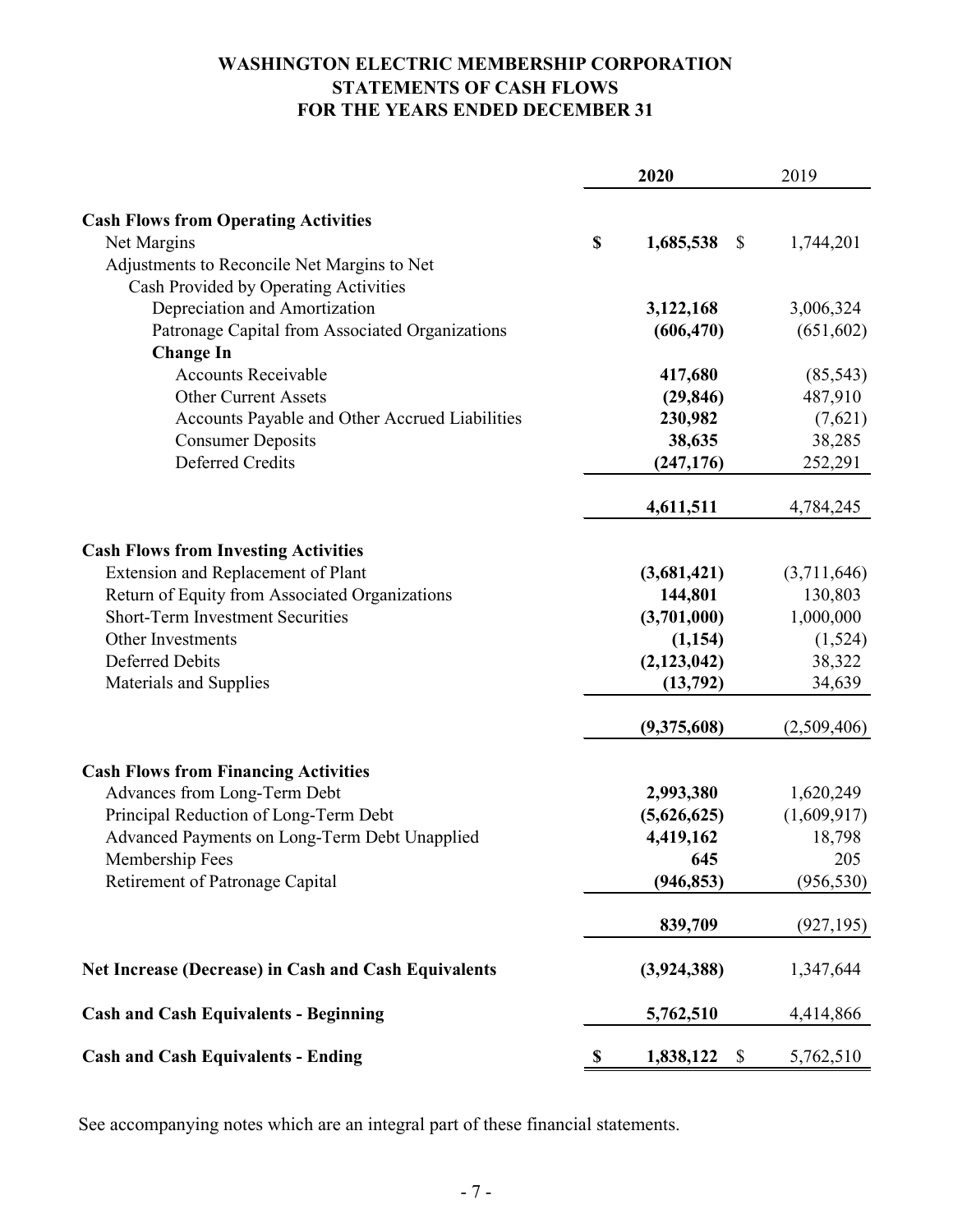### **WASHINGTON ELECTRIC MEMBERSHIP CORPORATION**

## **NOTES TO FINANCIAL STATEMENTS**

### **(1) Summary of Significant Accounting Policies**

Accounting policies of Washington Electric Membership Corporation (the Corporation) reflect practices appropriate to the electric utility industry and generally accepted accounting principles of the United States of America (U.S. GAAP). The records of the Corporation are maintained in accordance with the Uniform System of Accounts prescribed by the Federal Energy Regulatory Commission as modified and adopted by the Rural Utilities Service (RUS). The following describes the more significant of those policies.

### *Nature of Operations*

The Corporation is a member-owned, not-for-profit corporation whose purpose is to provide electric service to its members. The Corporation operates as a cooperative whereby all monies in excess of cost of providing electric service are capital, at the moment of receipt, and are credited to each member's capital account.

### *Regulated Operations*

The Corporation, in its rate-making capacity, accounts for certain revenue and expense deferrals in accordance with *Accounting Standards Codification (ASC) 980*.

### *Use of Estimates*

The preparation of financial statements in accordance with U.S. GAAP requires management to make estimates and assumptions that affect the reported amounts of assets and liabilities and disclosure of contingent assets and liabilities at the date of the financial statements and the reported amounts of revenues and expenses during the reporting period. Actual results could differ from those estimates.

### *Long-Lived Assets*

The Corporation evaluates long-lived assets for impairment when events or changes in circumstances indicate that the carrying value of such assets may not be recoverable. The determination of whether an impairment has occurred is based on either a specific regulatory disallowance or an estimate of undiscounted future cash flows attributable to the assets, as compared with the carrying value of the assets. If an impairment has occurred, the amount of the impairment recognized is determined by estimating the fair value of the assets and recording a provision for loss if the carrying value is greater than the fair value. For assets identified as held for sale, the carrying value is compared to the estimated fair value less the cost to sell in order to determine if an impairment provision is required. Until the assets are disposed of, their estimated fair value is reevaluated when circumstances or events change.

U.S. GAAP requires the present value of the ultimate cost for an asset's future retirement be recorded in the period in which the liability is incurred. The cost should be capitalized as part of the related long-lived asset and depreciated over the asset's useful life. The Corporation has no legal retirement obligations related to its distribution facilities; therefore, a liability for the removal of these assets will not be recorded. Management believes the actual cost of removal, even though not a legal obligation, will be recovered through rates over the life of the distribution assets.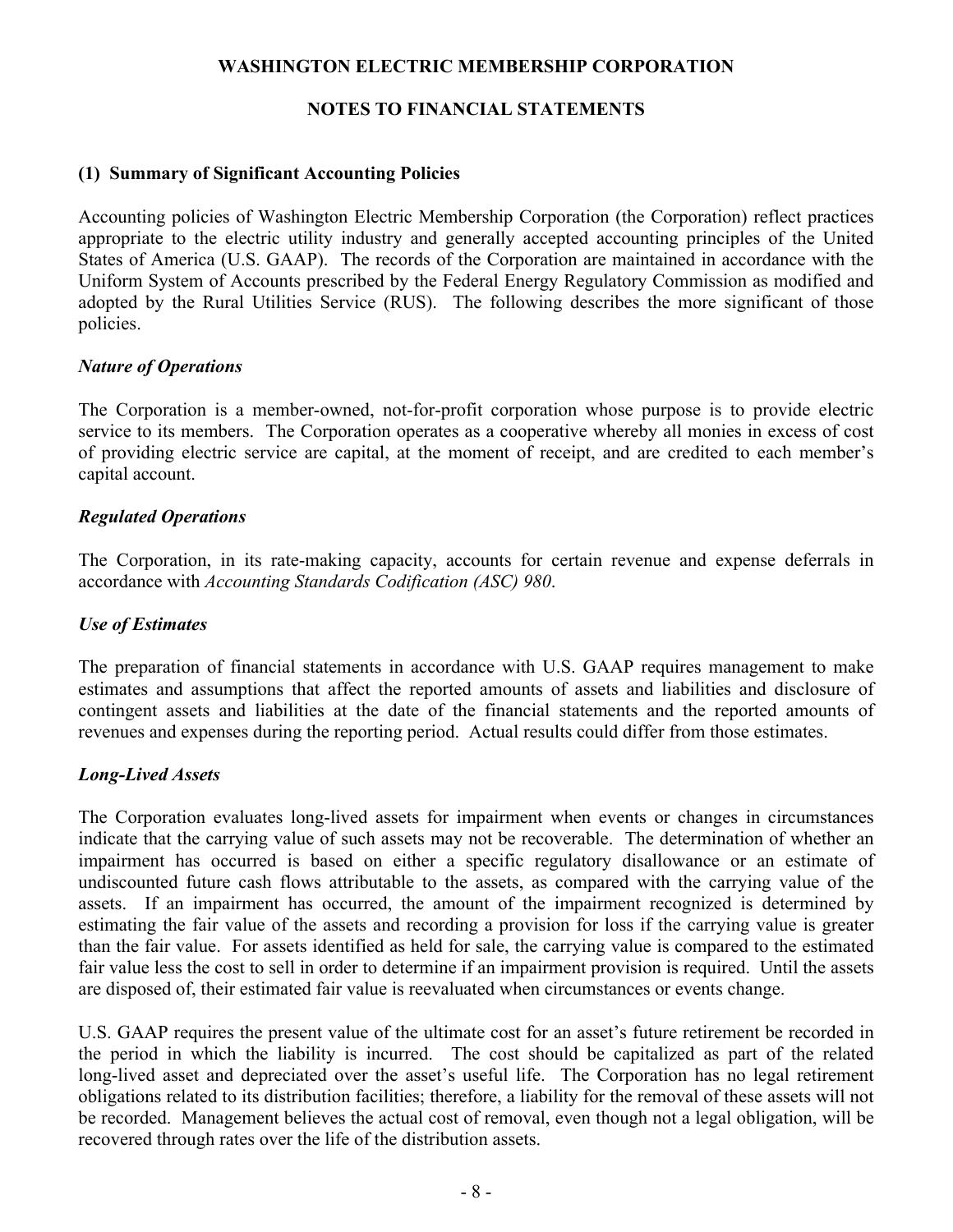# *Utility Plant*

Utility plant is capitalized at cost less related contributions in aid of construction. In general, utility plant is capitalized at the time it becomes part of an operating unit and has been energized. However, certain items of plant referred to as special equipment items (meters, transformers, oil circuit reclosers, etc.) are capitalized at the time of purchase along with related estimated cost of installation.

## *Depreciation and Maintenance*

Depreciation of capitalized cost is provided using composite rates. When property subject to depreciation is retired or otherwise disposed of in the normal course of business, its capitalized cost and its cost of removal less salvage are charged to the accumulated provision for depreciation.

Provision has been made for depreciation of distribution plant at a weighted average straight-line rate of 3.29 percent per annum, except automated metering equipment which is depreciated at 6.67 percent per annum.

Depreciation of general plant is provided on a straight-line basis over the estimated useful lives of the various assets. The weighted average depreciation rate of general plant is 6.87 percent per annum.

The costs of maintenance, repairs, and replacements of minor items of property are charged to maintenance expense accounts.

# *Cash Equivalents*

Cash equivalents include time deposits, certificates of deposit, and all highly liquid debt instruments with original maturities of three months or less.

## *Other Investments*

Other investments consist of corporate debt securities. The Corporation classifies all of its debt securities as held-to-maturity (HTM). HTM debt securities are those debt securities in which the Corporation has the ability and intent to hold the security until maturity. HTM debt securities are recorded at cost, as there are no associated premiums and discounts to amortize. A decline in the market value of any HTM debt security below cost that is deemed to be other than temporary, results in an impairment to reduce the carrying amount to fair value. To determine whether impairment is other than temporary, the Corporation considers all available information relevant to the collectibility of the security, including past events, current conditions, and reasonable and supportable forecasts when developing estimates of cash flows expected to be collected. Evidence considered in this assessment includes the reasons for impairment, the severity and duration of the impairment, changes in value subsequent to year-end, forecasted performances of the investee, and the general market conditions in the geographical area or industry in which the investee operates. The Corporation's debt securities investments are invested at the National Rural Utilities Cooperative Finance Corporation (NRUCFC).

The carrying value of the debt securities investments approximated fair value with interest rates ranging from 0.29 percent to 0.38 percent at December 31, 2020.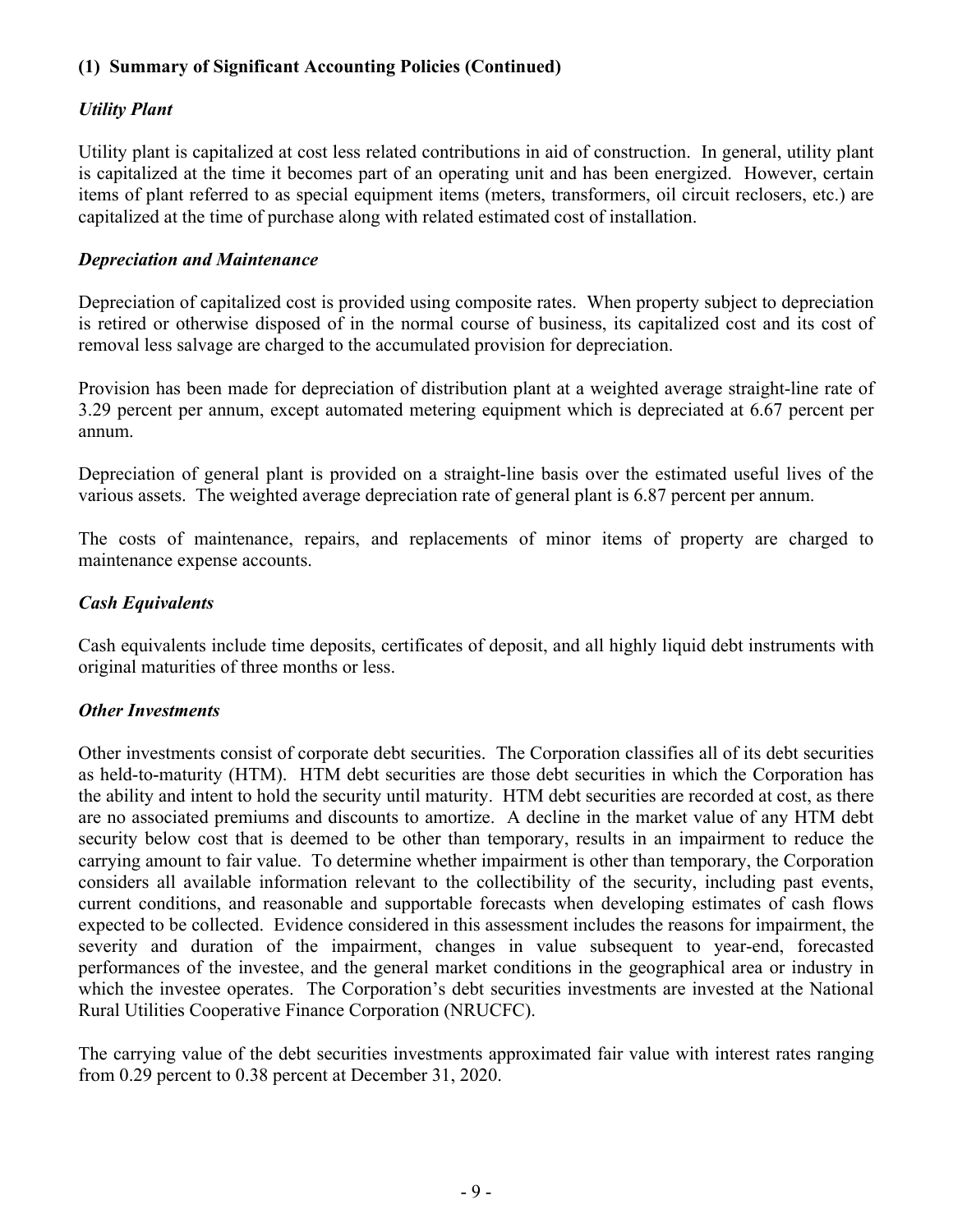### *Accounts Receivable and Credit Policies*

Accounts receivable are stated at the amount billed to the consumer. Once an electric consumer's service is shut off and the account is deemed uncollectible, the Corporation writes off the associated accounts receivable. An allowance is made for doubtful accounts based on experience and other circumstances which may affect the ability of members to meet their obligations. Accounts considered uncollectible are charged against the allowance. Delinquent receivables are written off based on individual credit evaluations and specific circumstances of the members. Recoveries of accounts receivable previously written off are recorded against the allowance when received. Receivables are reported on the balance sheets net of such accumulated allowance.

Credit evaluations are performed on most potential members before accepting them for service. Depending upon the results of the credit evaluation, a deposit may be required. If a member does not pay its bill based on the terms of the Corporation's service agreement, the Corporation may require an additional deposit as a condition of continued service.

### *Materials and Supplies*

Materials and supplies are generally used for construction and for operation and maintenance work, and are not for resale. Cost is determined by the moving average method of inventory valuation. Materials and supplies are charged to construction or operations at moving average cost when used.

### *Patronage Capital and Margins*

Patronage capital represents the Corporation's accumulated retained excess of revenues over expenses that has been allocated annually to its members. Distributions to members are made at the discretion of the board of directors in accordance with the bylaws, subject to the restrictions contained in the long-term debt agreements. Under provisions of the long-term debt agreements, until the total equities and margins equal or exceed 30 percent of the total assets of the Corporation, the return to patrons of capital contributed by them is limited. At December 31, 2020 and 2019, the total equities approximate 52.0 and 52.6 percent of total assets, respectively.

## *Revenue Recognition*

Electric revenue is generated from contracts (service agreements) with retail electric customers. This revenue, generated from the integrated service to deliver electricity when and if called upon by the customer, is recognized as a single performance obligation satisfied over time and as electricity is delivered to the customer during the month. Unbilled revenue related to retail sales is accrued at the end of each fiscal period. Accrued, but unbilled, electric revenue is recorded as accrued utility revenue on the balance sheets and totaled \$1,325,897 and \$1,162,810 as of December 31, 2020 and 2019, respectively.

Electric revenue includes patronage capital and is billed monthly to consumers on a cycle basis. Electric rates for the Corporation include a provision to permit the board of directors to adjust billings for fluctuations in fuel costs, purchased power costs, and certain other costs.

Revenue from merchandising included in nonoperating margins is recognized at the time of transfer of goods and services to customers for internet and security system monitoring. Internet and security system monitoring is billed monthly to consumers on a cycle basis. Transaction pricing for services are set by the board of directors and entered into by customers on a subscription basis.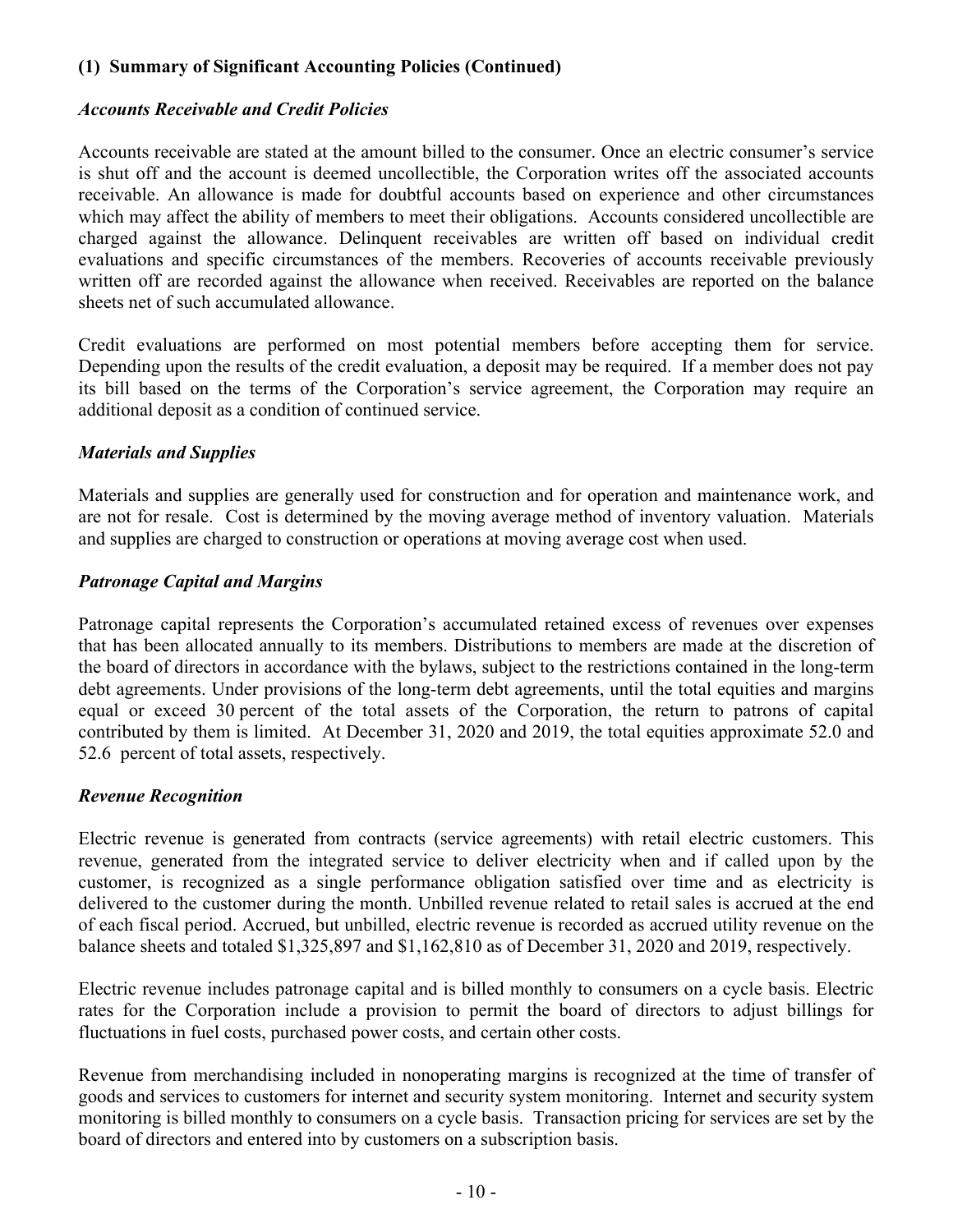# *Cost of Purchased Power*

Cost of power is expensed as consumed.

# *Sales, Use, and Other Value Added Taxes*

Certain portions of the Corporation's sales are subject to sales tax imposed by jurisdictions. When required, the Corporation collects sales tax from customers and remits it to the applicable jurisdiction. The Corporation's accounting policy is to exclude the tax collected and remitted from revenues and cost of sales.

# *Income Taxes*

The Corporation is exempt from federal and state income taxes under Section  $501(c)(12)$  of the Internal Revenue Code which provides, in part, that the Corporation derive at least 85 percent of its annual gross income from members to retain the exemption. The Corporation expects to meet the requirement for the tax year ended December 31, 2020. Accordingly, no provision for income taxes has been made in the financial statements.

# *Investments in Associated Organizations*

Investments in associated organizations primarily include investments in other cooperative organizations. Investments in other cooperative organizations represent capital investments made primarily to obtain an economical source of supply, financing, product, or service. Investments in other cooperative organizations are carried at cost plus allocated equities in accordance with guidance issued in A*SC 905-325-30*. Capital credit allocations from associated organizations are included on the statements of operations as "generation and transmission cooperative capital credits" and "other capital credits and patronage capital allocations."

## *New Accounting Pronouncement*

In February 2016, the Financial Accounting Standards Board (FASB) issued Accounting Standards Update (ASU) 2016-02, *Leases (Topic 842)* for lease accounting under U.S. GAAP. The new standard is intended to eliminate off-balance-sheet recording of lease obligations in an effort to create financial statements that more accurately reflect leasing activities. In general, an entity will record on the balance sheet the right-of-use assets and the corresponding lease obligations. The new standard was to become effective for private companies for fiscal years beginning after December 15, 2020. On June 3, 2020, as a result of COVID-19, the FASB amended the effective dates for *Topic 842*, through the issuance of ASU 2020-05, to fiscal years beginning after December 15, 2021, and interim periods within fiscal years beginning after December 15, 2022. Comparative periods presented in financial statements must use the same standards, as if ASU 2016-02 was in effect for the prior year presented. The adoption of ASU 2016-02 is not expected to have a material impact on the financial statements.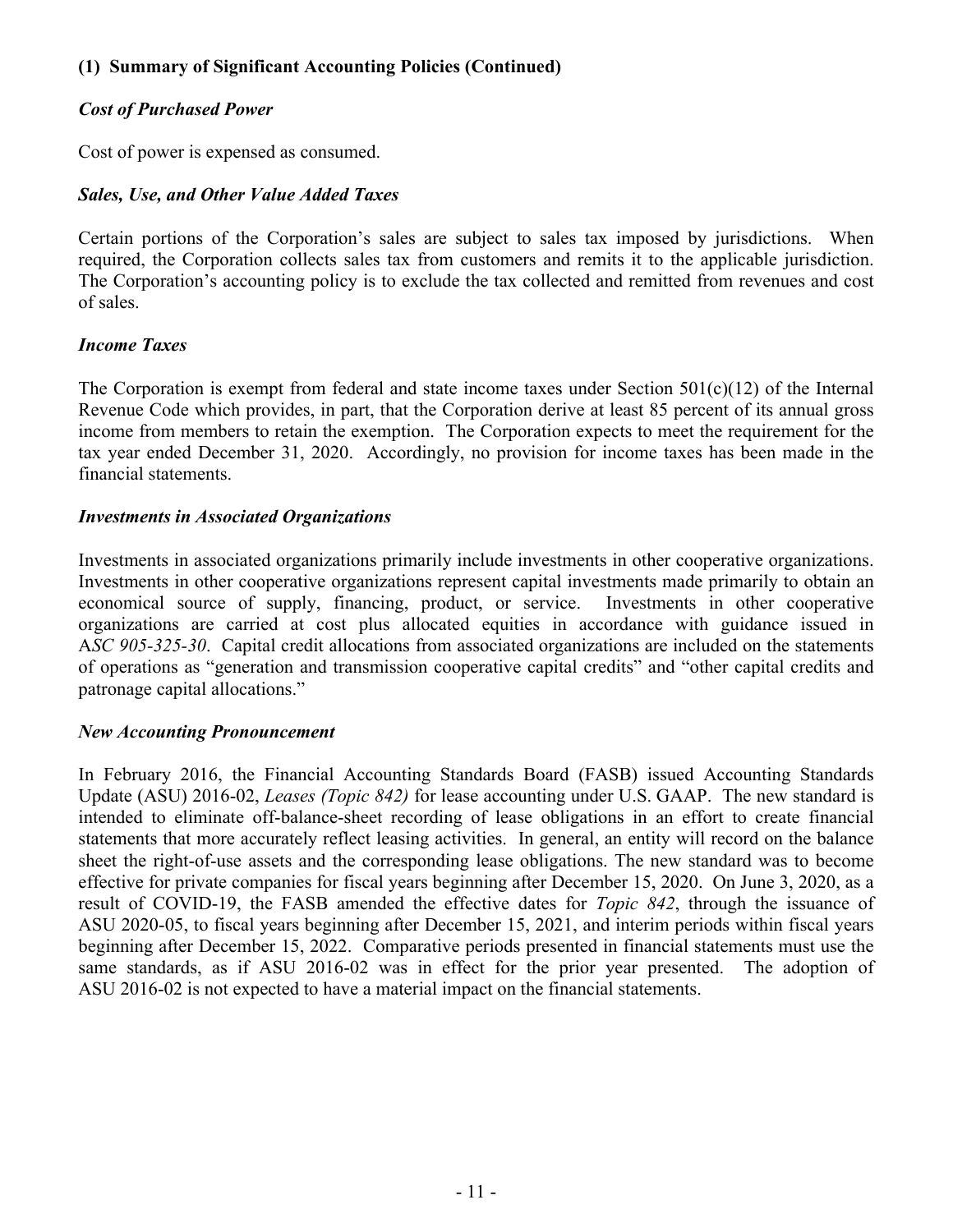### *Reclassifications*

Certain amounts included in the accompanying financial statements for the year ended December 31, 2019 have been reclassified from their original presentation to conform to the presentation for the year ended December 31, 2020. The reclassification had no effect on net margins for the year ended December 31, 2019.

### *Subsequent Events*

In preparing these financial statements, the Corporation has evaluated events and transactions for potential recognition or disclosure through March 19, 2021, the date the financial statements were available to be issued.

### **(2) Utility Plant**

Listed below are the major classes of the utility plant as of December 31:

|                                                                          | 2020                  | 2019                  |
|--------------------------------------------------------------------------|-----------------------|-----------------------|
| Distribution                                                             | 79,324,464<br>\$      | 76,164,711            |
| General                                                                  | 15,373,912            | 15,068,596            |
| Intangible                                                               | 254                   | 254                   |
| <b>Electric Plant in Service</b><br><b>Construction Work in Progress</b> | 94,698,630<br>153,896 | 91,233,561<br>801,449 |
|                                                                          | 94,852,526<br>\$      | 92,035,010            |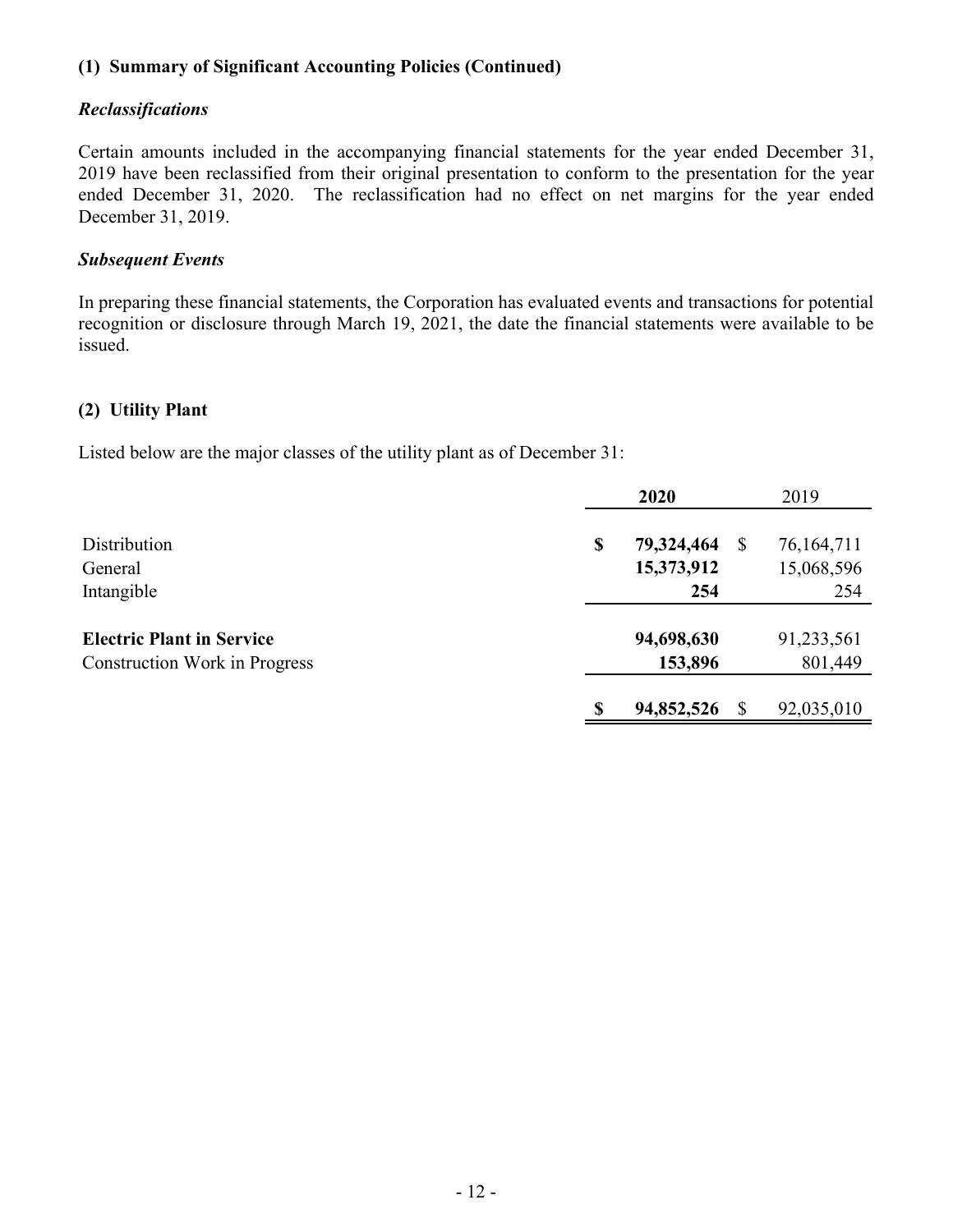### **(3) Investments in Associated Organizations**

Investments in associated organizations are comprised of the following as of December 31:

|                                                          | 2020             | 2019                       |
|----------------------------------------------------------|------------------|----------------------------|
|                                                          |                  |                            |
| National Rural Utilities Cooperative Finance Corporation |                  |                            |
| Capital Term Certificates                                | \$<br>707,147    | <sup>S</sup><br>725,961    |
| Capital Credits                                          | 228,586          | 236,381                    |
| Oglethorpe Power Corporation                             | 12,086,641       | 11,771,270                 |
| GRESCO Utility Supply, Inc.                              | 647,742          | 643,958                    |
| National Rural Telecommunications Cooperative, Inc.      | 228,509          | 225,639                    |
| Southeastern Data Cooperative, Inc.                      | 155,157          | 150,626                    |
| Georgia Transmission Corporation                         |                  |                            |
| Contributed Capital                                      | 811,579          | 811,579                    |
| Capital Credits                                          | 2,134,839        | 2,035,266                  |
| Georgia System Operations Corporation                    | 2,595            | 2,595                      |
| CoBank                                                   | 218,732          | 180,090                    |
| <b>Smarr EMC</b>                                         |                  |                            |
| Contributed Capital                                      | 19,328           | 19,328                     |
| Capital Credits                                          | 377,708          | 365,708                    |
| Cooperative Response Center                              |                  |                            |
| Contributed Capital                                      | 12,500           | 12,500                     |
| Capital Credits                                          | 2,347            | 1,462                      |
| Federated Rural Electric Insurance Exchange              | 243,599          | 233,934                    |
| <b>Green Power EMC</b>                                   | 5,905            | 4,948                      |
|                                                          | \$<br>17,882,914 | $\mathbb{S}$<br>17,421,245 |

### **(4) Deferred Debits**

Deferred debits are comprised of the following as of December 31:

|                                                                                                 | 2020 |                               | 2019                         |  |
|-------------------------------------------------------------------------------------------------|------|-------------------------------|------------------------------|--|
| <b>System Restoration - Hurricane Michael</b><br>Main Office Upgrade<br>Work Plans and Projects | \$   | 74,844<br>2,558,737<br>26,563 | 260,609<br>181,267<br>95,226 |  |
|                                                                                                 |      | 2,660,144                     | 537,102                      |  |

The Federal Emergency Management Agency (FEMA) declared a substantial portion of the Corporation's service territory a disaster area (FEMA-4400-DR-GA) on October 15, 2018. The Corporation initially estimated incurred costs reimbursable through FEMA of \$296,995 for Hurricane Michael system restoration. FEMA ultimately approved reimbursement of incurred costs on November 5, 2019. The Corporation estimates the remaining unpaid balance will be released in 2021.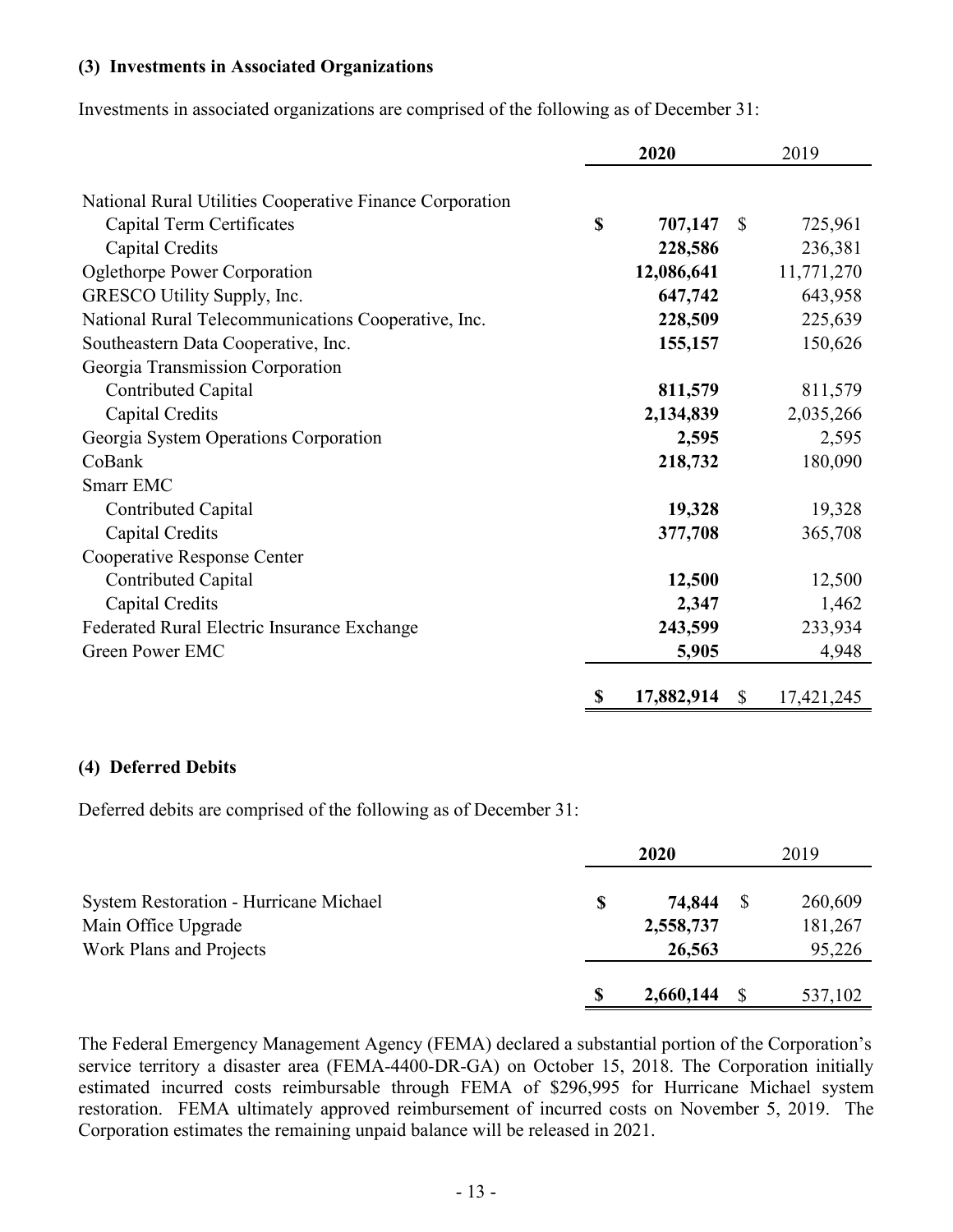# **(5) Patronage Capital**

Patronage capital is comprised of the following as of December 31:

|                               |    | 2020                         | 2019                           |
|-------------------------------|----|------------------------------|--------------------------------|
| Assignable<br>Assigned        | \$ | 1,685,538<br>58, 583, 824    | 1,744,201<br>56,839,623        |
| <b>Cumulative Retirements</b> |    | 60,269,362<br>(19, 855, 059) | 58, 583, 824<br>(18, 849, 310) |
|                               | S  | 40,414,303                   | 39,734,514                     |

# **(6) Other Equities**

Other equities are comprised of the following as of December 31:

|                                  |   | 2020      |  | 2019      |
|----------------------------------|---|-----------|--|-----------|
| Capital Gains and Losses         | S | 5,945,851 |  | 5,945,851 |
| <b>Unbilled Revenue</b>          |   | 904,412   |  | 904,412   |
| Donated Capital - Estate Refunds |   | 97,207    |  | 38,310    |
| Donated Capital                  |   | 2,618     |  | 2,619     |
|                                  |   | 6,950,088 |  | 6,891,192 |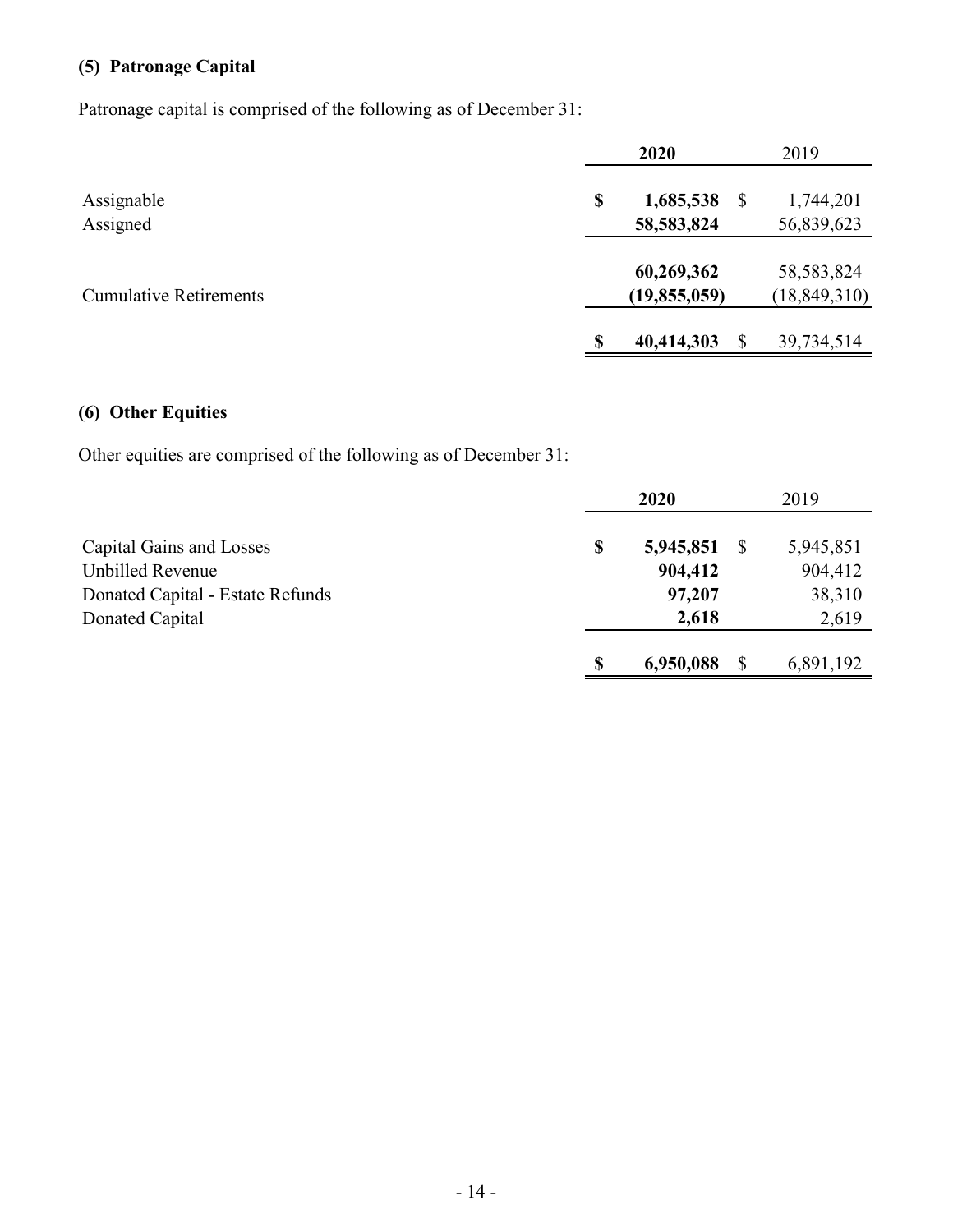# **(7) Debt**

# *Long-Term Debt*

Long-term debt consists of mortgage notes payable to the United States of America acting through RUS, Federal Financing Bank (FFB), NRUCFC, and CoBank. The notes are secured by a mortgage agreement among the Corporation, RUS, FFB, NRUCFC, and CoBank. Substantially all of the assets of the Corporation are pledged as security for long-term debt of the Corporation. The notes generally have 35-year maturity periods and are payable on an installment basis. The notes contain certain affirmative and negative covenants, including maintenance of certain financial ratios as defined in the agreement. At December 31, 2020 and 2019, the Corporation was in compliance with the covenants.

| <b>Holder of Note</b>          | <b>Weighted Average</b><br><b>Interest Rate at</b><br><b>December 31, 2020</b> | 2020                            | 2019        |
|--------------------------------|--------------------------------------------------------------------------------|---------------------------------|-------------|
|                                |                                                                                |                                 |             |
| <b>RUS</b>                     | 2.84%                                                                          | \$<br>3,464,621<br><sup>S</sup> | 7,619,987   |
| <b>FFB</b>                     | 2.56%                                                                          | 25,325,382                      | 22,964,343  |
| <b>NRUCFC</b>                  | 5.17%                                                                          | 1,328,615                       | 1,535,725   |
| CoBank                         | 3.74%                                                                          | 11,132,456                      | 11,764,264  |
|                                |                                                                                | 41,251,074                      | 43,884,319  |
| <b>RUS</b> Cushion-of-Credit   |                                                                                | (2,630,872)                     | (7,050,034) |
| Maturities Due Within One Year |                                                                                | (1,563,000)                     | (1,619,000) |
|                                |                                                                                | \$<br>37,057,202<br>\$          | 35,215,285  |

Approximate principal maturities of long-term debt for each of the next five years are as follows:

| Year       | Amount          |
|------------|-----------------|
|            |                 |
| 2021       | \$<br>1,563,000 |
| 2022       | 1,616,000       |
| 2023       | 1,671,000       |
| 2024       | 1,700,000       |
| 2025       | 1,674,000       |
| Thereafter | 33,027,074      |
|            |                 |
|            | 41,251,074      |

The Corporation has unadvanced loan funds through FFB of \$12,524,245 and \$-0- for the years ended December 31, 2020 and 2019, respectively.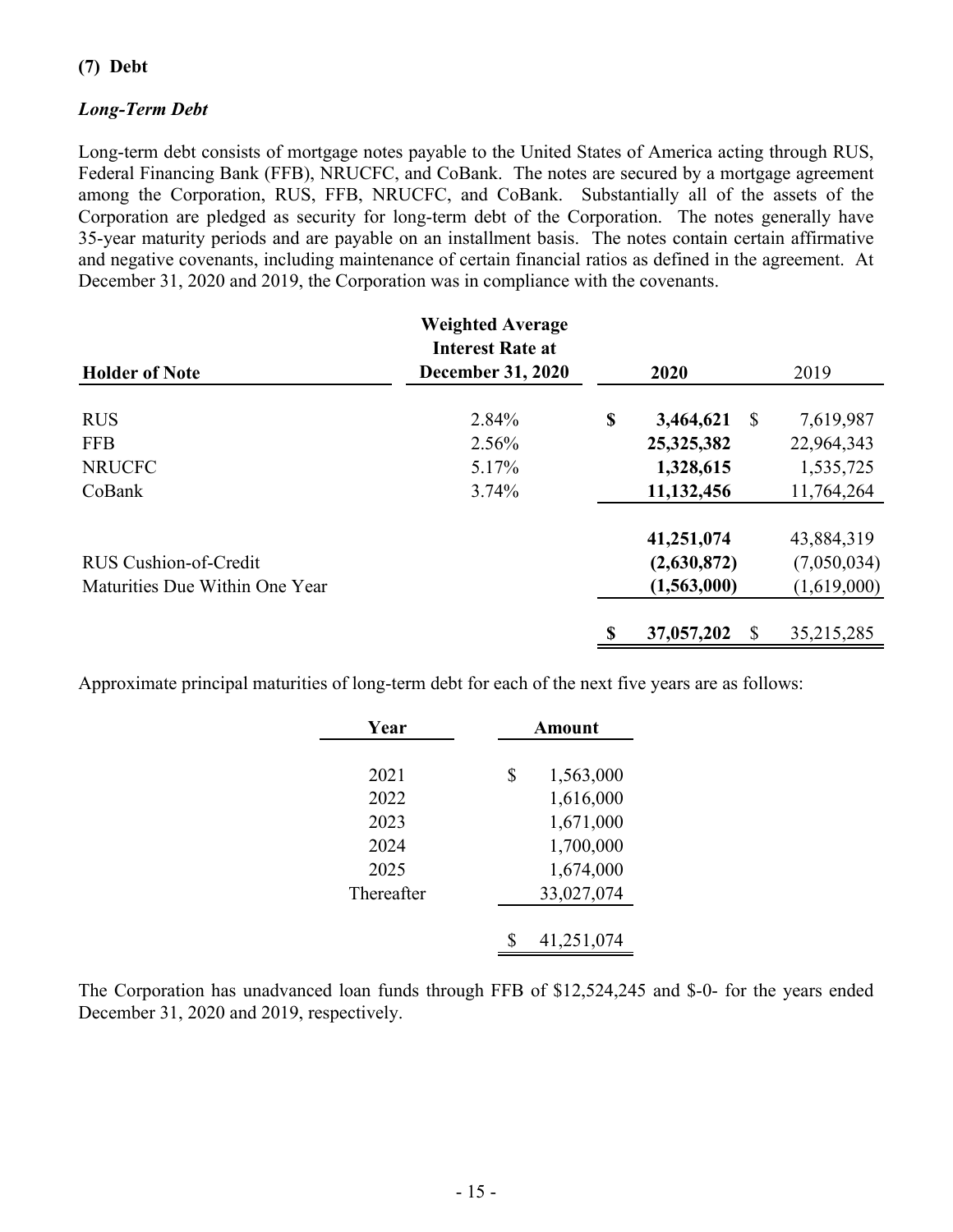# **(7) Debt (Continued)**

## *Long-Term Debt (Continued)*

The Corporation has made unapplied advance payments to the RUS Cushion-of-Credit program. Under this program the Corporation may make voluntary deposits into a special cushion-of-credit account. The cushion-of-credit account balance accrues interest to the Corporation. The use of the cushion-of-credit account is restricted to funding the future debt service payments that the Corporation is obligated to pay against its outstanding indebtedness to RUS and FFB.

On December 20, 2018, the President of the United States signed the Agriculture Improvement Act which makes the following changes to the RUS Cushion-of-Credit program:

- No new cushion-of-credit deposits will be allowed after December 20, 2018,
- Cooperatives in the program may transfer their cushion-of-credit money to prepay RUS loans without penalty through September 30, 2020,
- Remaining cushion-of-credit funds after September 30, 2020, may be applied only to regular RUS and FFB debt service payments,
- Existing cushion-of-credit balances will earn 5 percent interest until October 1, 2020, when that rate will drop to 4 percent. Beginning October 1, 2021, interest on remaining balances will be paid at a floating one-year Treasury rate.

Cash payments of interest on long-term debt totaled \$1,021,947 and \$1,491,477 for the years ended December 31, 2020 and 2019, respectively. In addition, the Corporation utilized its RUS cushion-of-credit account to fund interest payments of \$369,909 and \$201,224 for the years ended December 31, 2020 and 2019, respectively.

In addition, the Corporation also utilized the cushion-of-credit balance to prepay certain RUS notes with principal balances totaling \$3,966,445 during the year ended December 31, 2020.

# *Lines-of-Credit*

The Corporation has two lines-of-credit, \$4,000,000 at 2.50 percent with NRUCFC and \$1,000,000 at 2.90 percent with CoBank. There was no outstanding balance as of December 31, 2020 and 2019.

## *Note Payable*

The Corporation applied for and received Paycheck Protection Program (PPP) Loan Funds in the amount of \$1,150,000 on April 21, 2020 through George D. Warthen Bank. As permitted under U.S. GAAP, the Corporation has analogized to *Internal Accounting Standards (IAS) 20, Accounting for Government Grants and Disclosure of Government Assistance* in its accounting for PPP loan forgiveness. Under the income approach detailed in *IAS 20*, when there is reasonable assurance (probable under U.S. GAAP) that an entity has systematically met the terms of forgiveness for a government loan, the loan amount is converted to a government grant as the requirements for conversion are met.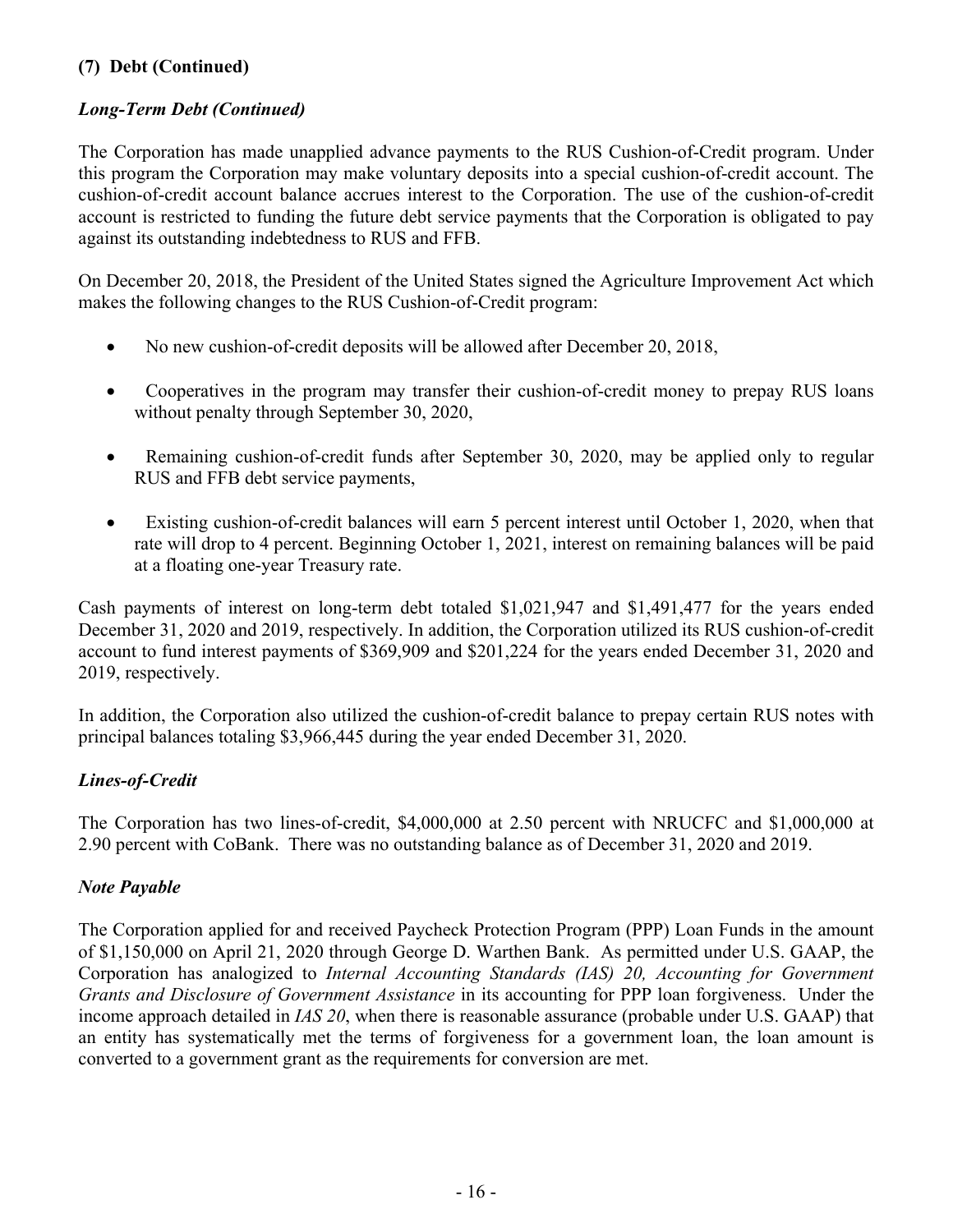## **(7) Debt (Continued)**

## *Note Payable (Continued)*

The Corporation has incurred sufficient qualifying expenses to meet forgiveness requirements and has applied for forgiveness as of December 31, 2020 with the U.S. Small Business Administration (SBA). The application was submitted to the SBA on November 20, 2020. The application is under SBA review and the Corporation expects to receive legal release subsequent to the release of the audit report. The \$1,150,000 has been recorded as an offset to qualifying expenses during the year ended December 31, 2020.

## **(8) Pension Plan**

### *Pension Plan (Defined Benefit)*

Pension benefits for substantially all employees of the Corporation are provided through participation in the NRECA Retirement Security Plan (RS Plan), a defined benefit plan qualified under Section 401 and tax-exempt under 501(a) of the Internal Revenue Code. The plan sponsor's employer identification number is 53-0116145 and the plan number is 333.

A unique characteristic of a multiemployer plan compared to a single employer plan is that all plan assets are available to pay benefits of any plan participant. Separate asset accounts are not maintained for participating employers. This means that assets contributed by one employer may be used to provide benefits to employees of other participating employers.

The Corporation's annual contributions to the program represented less than 5 percent of total contributions made to the plan by all participating employers and are equal to the amounts recorded for pension cost. Contributions were \$1,118,964 and \$1,023,747 for the years ended December 31, 2020 and 2019, respectively.

In the RS Plan, a "zone status" determination is not required, and therefore not determined, under the Pension Protection Act (PPA) of 2006. In addition, the accumulated benefit obligations and plan assets are not determined or allocated separately by individual employer. In total, the RS Plan was greater than 80 percent funded at January 1, 2021 and 2020 based on the PPA funding target and PPA actuarial value of assets on those dates.

Because the provisions of the PPA do not apply to the RS Plan, funding improvement plans and surcharges are not applicable. Future contribution requirements are determined each year as part of the actuarial valuation of the plan and may change as a result of plan experience.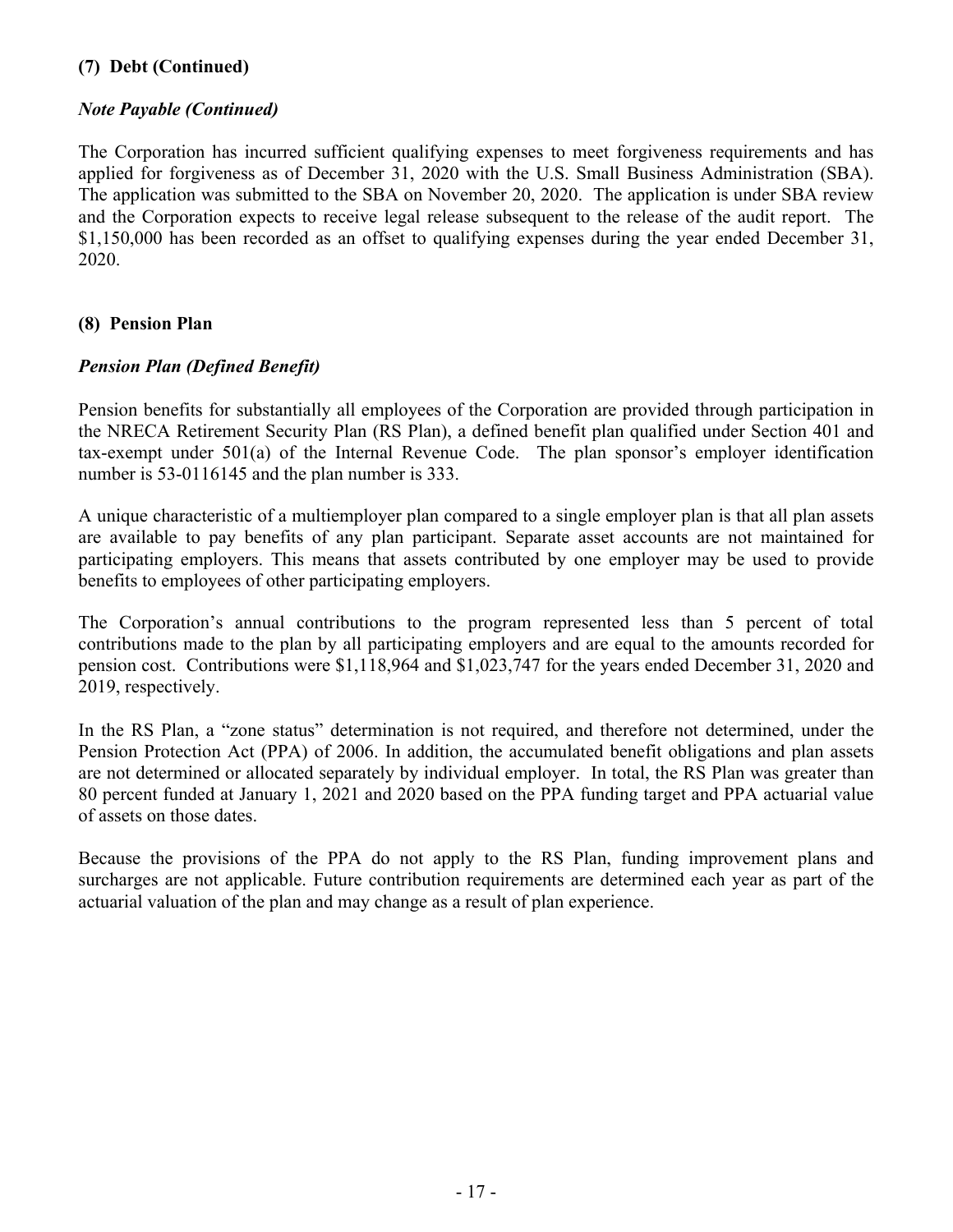### **(8) Pension Plan (Continued)**

## *Pension Plan (Defined Contribution Plan)*

The Corporation also provides additional employee benefits to substantially all employees through the NRECA sponsored defined contribution Savings Plan (401-k). In this defined contribution plan, the Corporation's contributory portion of costs of this plan totaled \$133,716 and \$130,227 for the years ended December 31, 2020 and 2019, respectively.

# **(9) Deferred Credits**

Deferred credits are comprised of the following as of December 31:

|                                                                                 | 2020     |                       |                           | 2019                           |  |
|---------------------------------------------------------------------------------|----------|-----------------------|---------------------------|--------------------------------|--|
| Overrecovery of Wholesale Power Costs<br><b>Charter Escrow Account</b><br>Other | <b>S</b> | 6,086<br>525<br>7,765 | $\mathcal{S}$             | 252,291<br>9,261               |  |
|                                                                                 |          | 14,376                | <b>\$</b>                 | 261,552                        |  |
| (10) Nonoperating Margins                                                       |          | 2020                  |                           | 2019                           |  |
| Revenues from Merchandising<br>Cost of Merchandising                            | <b>S</b> | 634,716<br>(629, 541) | - S                       | 682,810<br>(708, 369)          |  |
| Net Gain (Loss) from Merchandising<br>Interest Income<br>Miscellaneous Expense  |          | 5,175<br>318,737      |                           | (25,559)<br>474,893<br>(2,034) |  |
|                                                                                 | \$       | 323,912               | $\boldsymbol{\mathsf{S}}$ | 447,300                        |  |

## **(11) Commitments**

The Corporation has entered into various long-term contracts to meet the power supply demands of its consumers. The Corporation has a commitment to pay for its assignment of fixed costs through the term of these contracts, as well as any variable costs incurred above the allocated fixed cost amounts. The Corporation is a member of a generation cooperative known as Oglethorpe Power Corporation (OPC) and has contracted with OPC based on a percentage of fixed or designated costs to purchase power supply from various facilities owned by OPC. The Corporation has multiple contracts with various expiration terms through 2050. Related fixed costs under these contracts were \$10,650,211 and \$10,334,040 in 2020 and 2019, respectively, and are expected to remain relatively constant in the immediate future.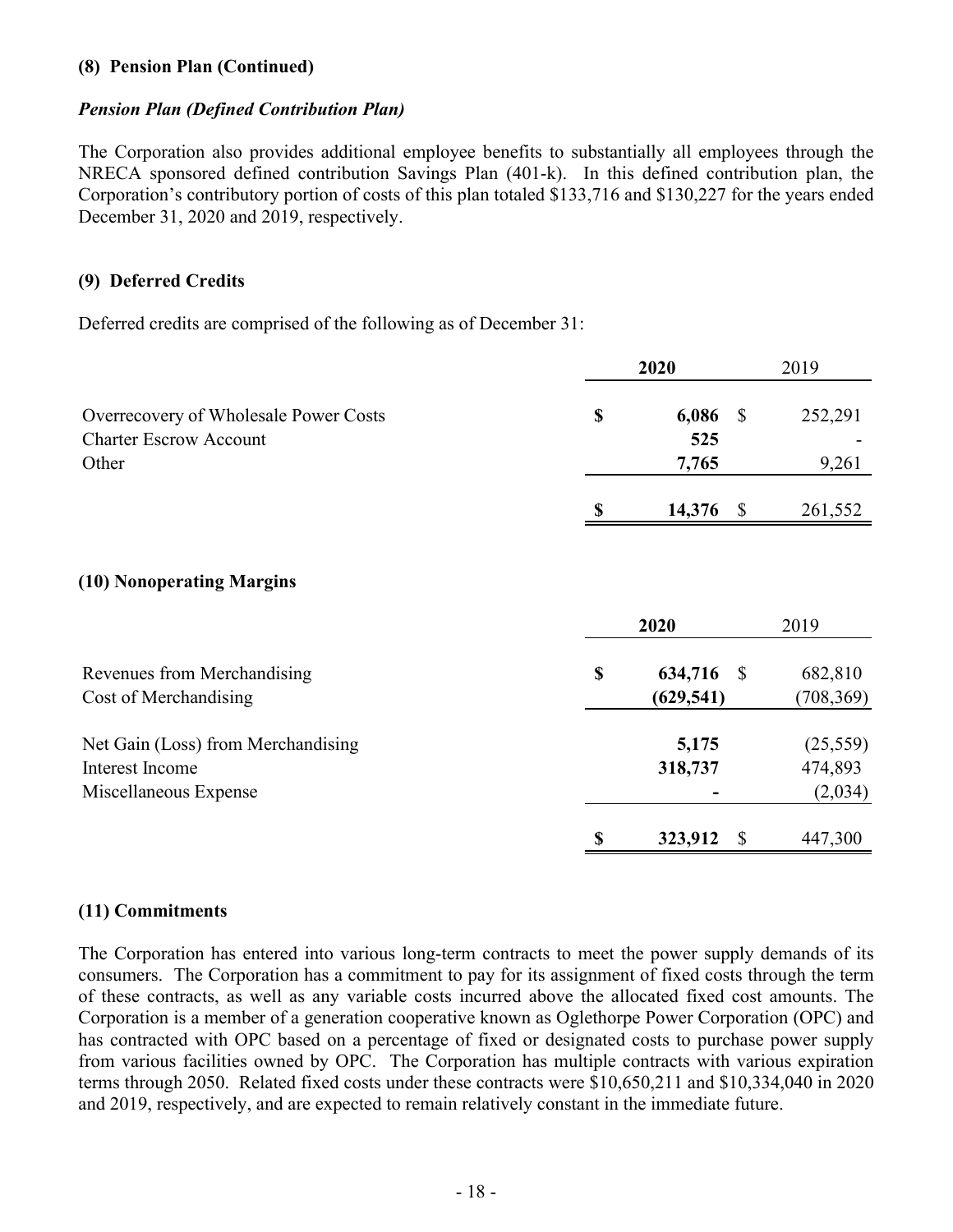## **(11) Commitments (Continued)**

The Corporation is a member of a transmission cooperative known as Georgia Transmission Corporation and, as such, has a Member Transmission Service Agreement (MTSA) executed in 1996 and amended in 2005. The MTSA requires the Corporation to take transmission-related service through 2060 and allows for a reduction in service at prescribed periods. Transmission service under the MTSA was \$2,185,400 in 2020 and is expected to remain relatively constant in the immediate future. Transmission service is recorded as a component of cost of power.

The Corporation has entered into various assignment and assumption agreements through Green Power EMC and their participating EMCs. These agreements are in support of the Corporation's receiving capacity and energy from the various renewable generation projects that the Corporation has chosen to participate in through Green Power EMC. The Corporation participates in multiple biomass and solar projects through Green Power EMC. In 2020, the Corporation made \$103,600 in capacity and energy payments for these assets.

The Corporation entered into a Member Power Purchase and Sales and Scheduling Agreement with Cooperative Energy Incorporated (CEI) in 2014. Without written notice of termination by the Corporation, the agreement will renew for a five-year term on January of each year. Under the contract, the Corporation sells to CEI, at cost, all capacity and energy which the Corporation is entitled to receive under contracts with OPC and other power suppliers. CEI provides, at cost, all electricity required to serve the load of the Corporation. Also under this agreement, to reduce cost to the Corporation, CEI, by itself or through agents, enters into transactions with third parties to meet the electrical load requirement of the Corporation.

Under current law, the Corporation has the ability to recover these costs from its members; however, any change to existing laws could adversely affect the ability to recover these costs.

# **(12) Concentrations of Credit Risk**

Financial instruments that potentially subject the Corporation to concentrations of credit risk consist principally of cash. The Corporation maintains interest-bearing and noninterest-bearing transaction accounts at several financial institutions. Although cash balances throughout the year periodically exceed federally insured deposit limits of \$250,000, the Corporation believes that its cash is not exposed to any significant risk and the Corporation has not experienced any loss in accounts which exceed federally insured limits. At December 31, 2020, bank balances exceeded federally insured deposit limits by \$5,353,417. At December 31, 2020, the Corporation held select notes of the NRUCFC in the amount of \$3,701,000. The amount is not secured or otherwise subject to federally insured deposit liability coverage.

Operating revenues from four customers totaled \$7,287,247 and \$7,904,492 for the years ended December 31, 2020 and 2019, respectively. These amounts represent approximately 21 percent of the Corporation's operating revenues for the years ended December 31, 2020 and 2019. Accounts receivable from these customers totaled \$591,662 and \$1,058,401, representing 24 percent and 29 percent of accounts receivable as of December 31, 2020 and 2019, respectively.

The Corporation serves consumers in the state of Georgia. The geographic concentration of the Corporation's consumers results in a concentration of credit risk with respect to the collection of accounts receivable. Credit evaluations are performed on most potential customers before accepting them for service. Depending upon the results of the credit evaluation, a deposit may be required.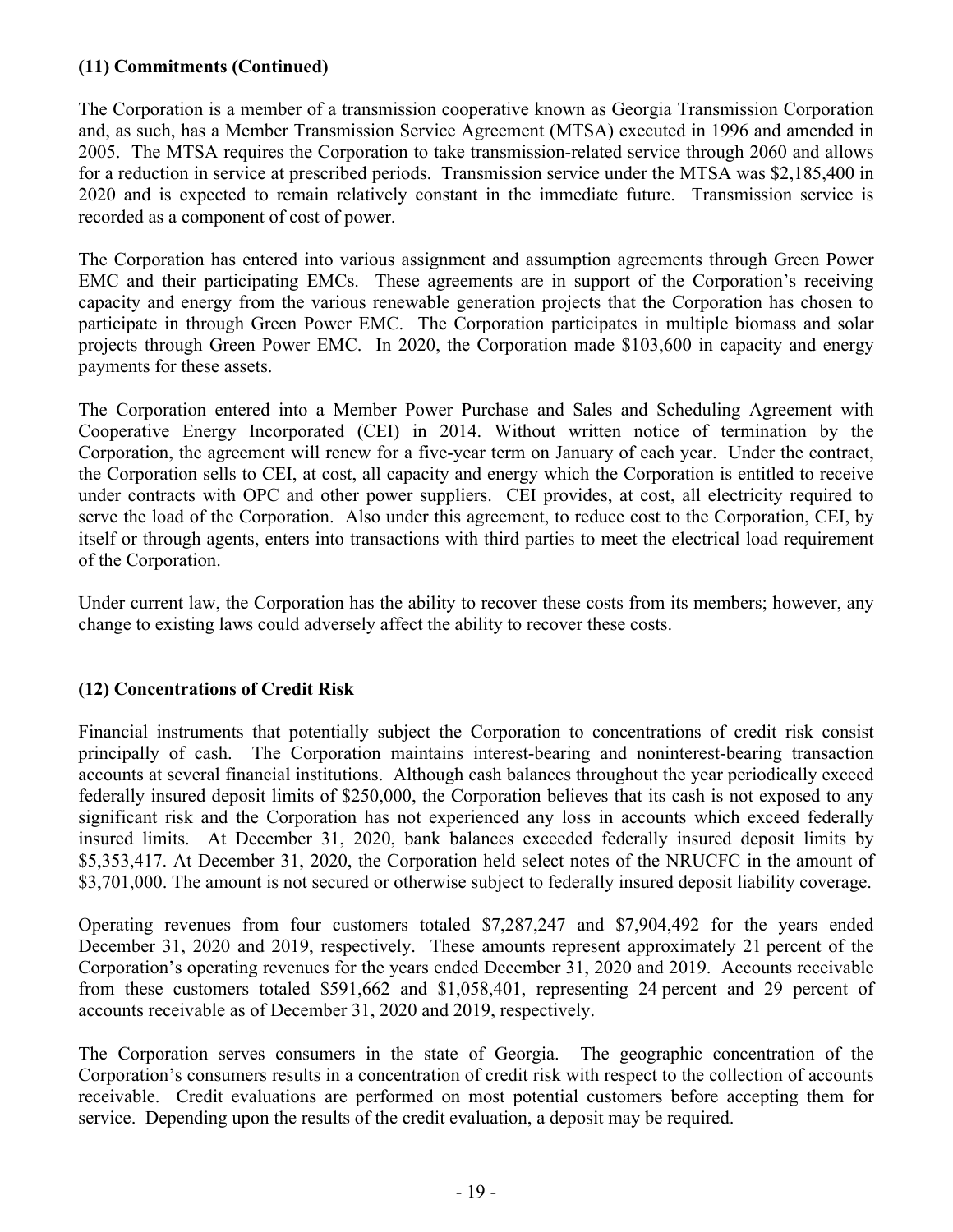## **(13) Risks and Uncertainties**

As of the issuance date of these financial statements, the Coronavirus pandemic (COVID-19) was continuing to have an adverse effect on financial markets. The effects of COVID-19 are widespread and unprecedented. However, the full impact that the COVID-19 outbreak will have on the Corporation's financial condition, liquidity, and future results of operation is uncertain. Management is actively monitoring the situation but given the daily evolution of the COVID-19 outbreak the Corporation is not able to estimate the effects at this time.

In response to the growing concern related to COVID-19, the USDA waived all RUS/FFB covenant requirements for the loan agreement financial ratios from January 1, 2020 through December 31, 2020. Although the Corporation received the waiver, it achieved all RUS/FFB financial covenants for the year ended December 31, 2020.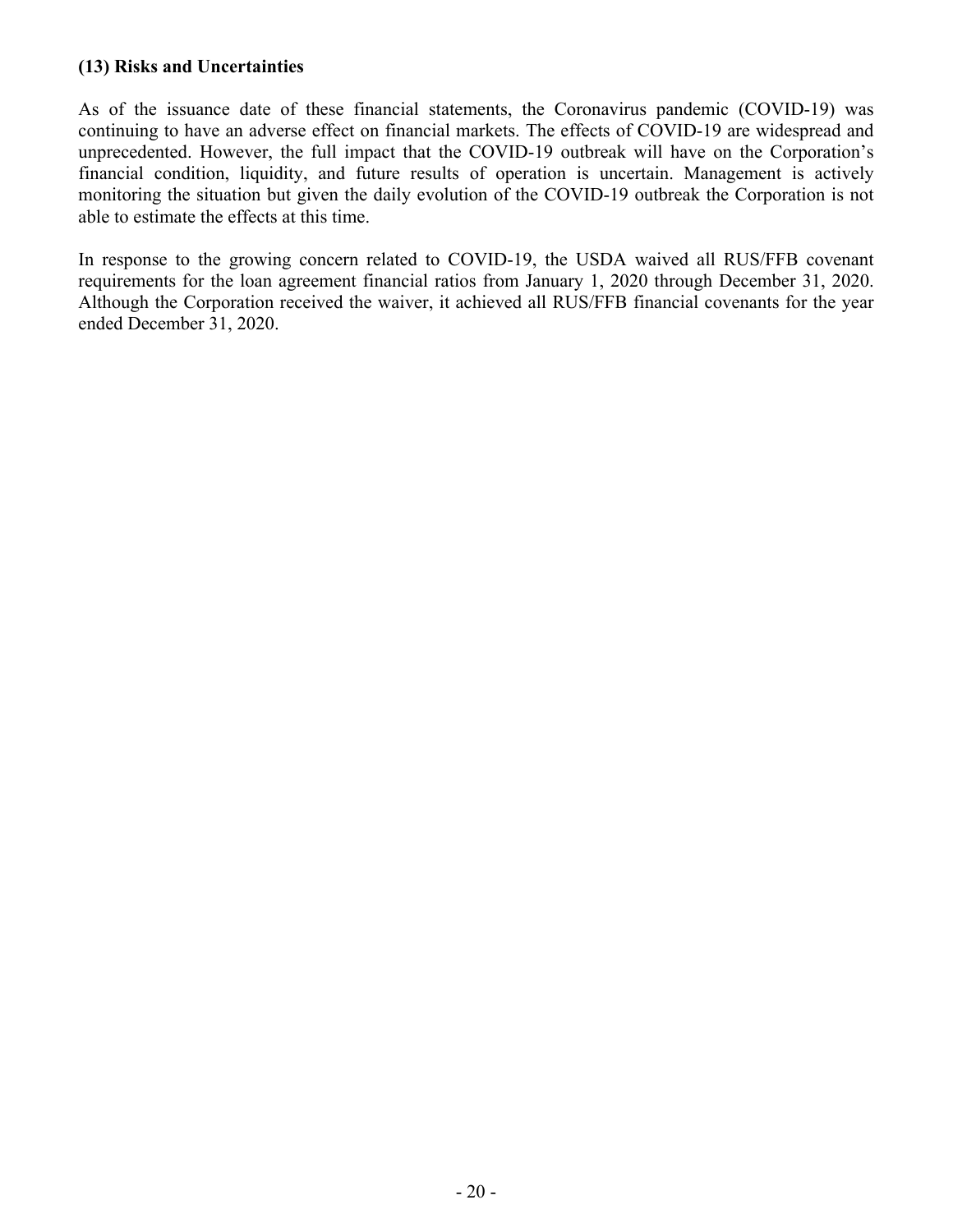

March 19, 2021

## **INDEPENDENT AUDITOR'S REPORT ON INTERNAL CONTROL OVER FINANCIAL REPORTING AND ON COMPLIANCE AND OTHER MATTERS BASED ON AN AUDIT OF FINANCIAL STATEMENTS PERFORMED IN ACCORDANCE WITH** *GOVERNMENT AUDITING STANDARDS*

## The Board of Directors Washington Electric Membership Corporation

We have audited, in accordance with the auditing standards generally accepted in the United States of America and the standards applicable to financial audits contained in *Government Auditing Standards* issued by the Comptroller General of the United States, the financial statements of **Washington Electric Membership Corporation** (the Corporation), which comprise the balance sheet as of December 31, 2020 and the related statements of operations, changes in members' equity, and cash flows for the year then ended, and the related notes to the financial statements, and have issued our report thereon dated March 19, 2021.

## *Internal Control Over Financial Reporting*

In planning and performing our audit of the financial statements, we considered the Corporation's internal control over financial reporting (internal control) as a basis for designing audit procedures that are appropriate in the circumstances for the purpose of expressing our opinion on the financial statements, but not for the purpose of expressing an opinion on the effectiveness of the Corporation's internal control. Accordingly, we do not express an opinion on the effectiveness of the Corporation's internal control.

A *deficiency in internal control* exists when the design or operation of a control does not allow management or employees, in the normal course of performing their assigned functions, to prevent, or detect and correct, misstatements on a timely basis. A *material weakness* is a deficiency, or combination of deficiencies, in internal control such that there is a reasonable possibility that a material misstatement of the Corporation's financial statements will not be prevented, or detected and corrected, on a timely basis. A *significant deficiency* is a deficiency, or a combination of deficiencies, in internal control that is less severe than a material weakness, yet important enough to merit attention by those charged with governance.

Our consideration of internal control was for the limited purpose described in the first paragraph of this section and was not designed to identify all deficiencies in internal control that might be material weaknesses or significant deficiencies. Given these limitations, during our audit we did not identify any deficiencies in internal control that we consider to be material weaknesses. However, material weaknesses may exist that have not been identified.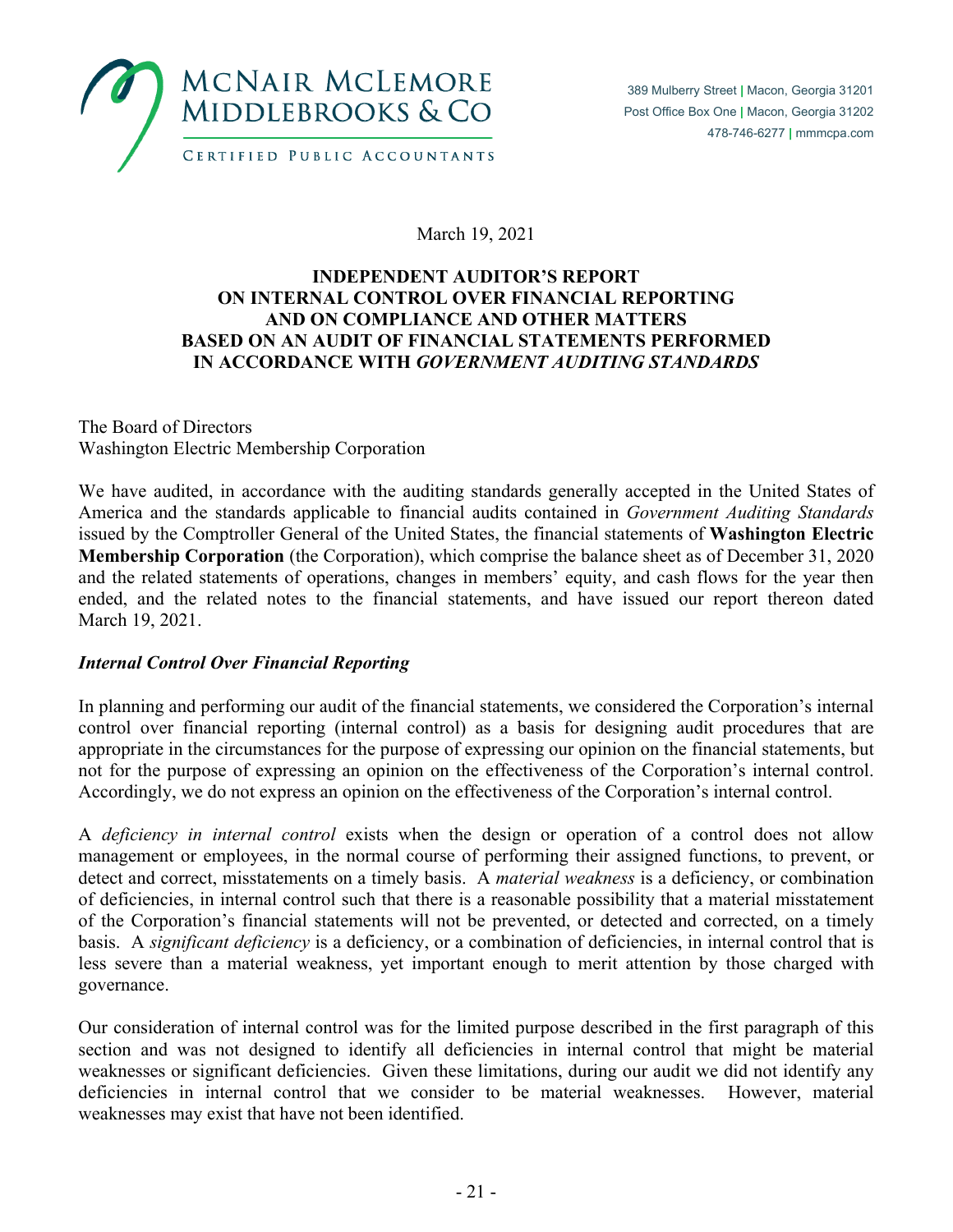### *Compliance and Other Matters*

As part of obtaining reasonable assurance about whether the Corporation's financial statements are free from material misstatement, we performed tests of its compliance with certain provisions of laws, regulations, contracts, and grant agreements, noncompliance with which could have a direct and material effect on the financial statements. However, providing an opinion on compliance with those provisions was not an objective of our audit, and accordingly, we do not express such an opinion. The results of our tests disclosed no instances of noncompliance or other matters that are required to be reported under *Government Auditing Standards*.

## *Purpose of this Report*

The purpose of this report is solely to describe the scope of our testing of internal control and compliance and the results of that testing, and not to provide an opinion on the effectiveness of the Corporation's internal control or on compliance. This report is an integral part of an audit performed in accordance with *Government Auditing Standards* in considering the Corporation's internal control and compliance. Accordingly, this communication is not suitable for any other purpose.

> Mc Nair, Mc Lemon, Middlebrooks: Co., LLC McNAIR, McLEMORE, MIDDLEBROOKS & CO., LLC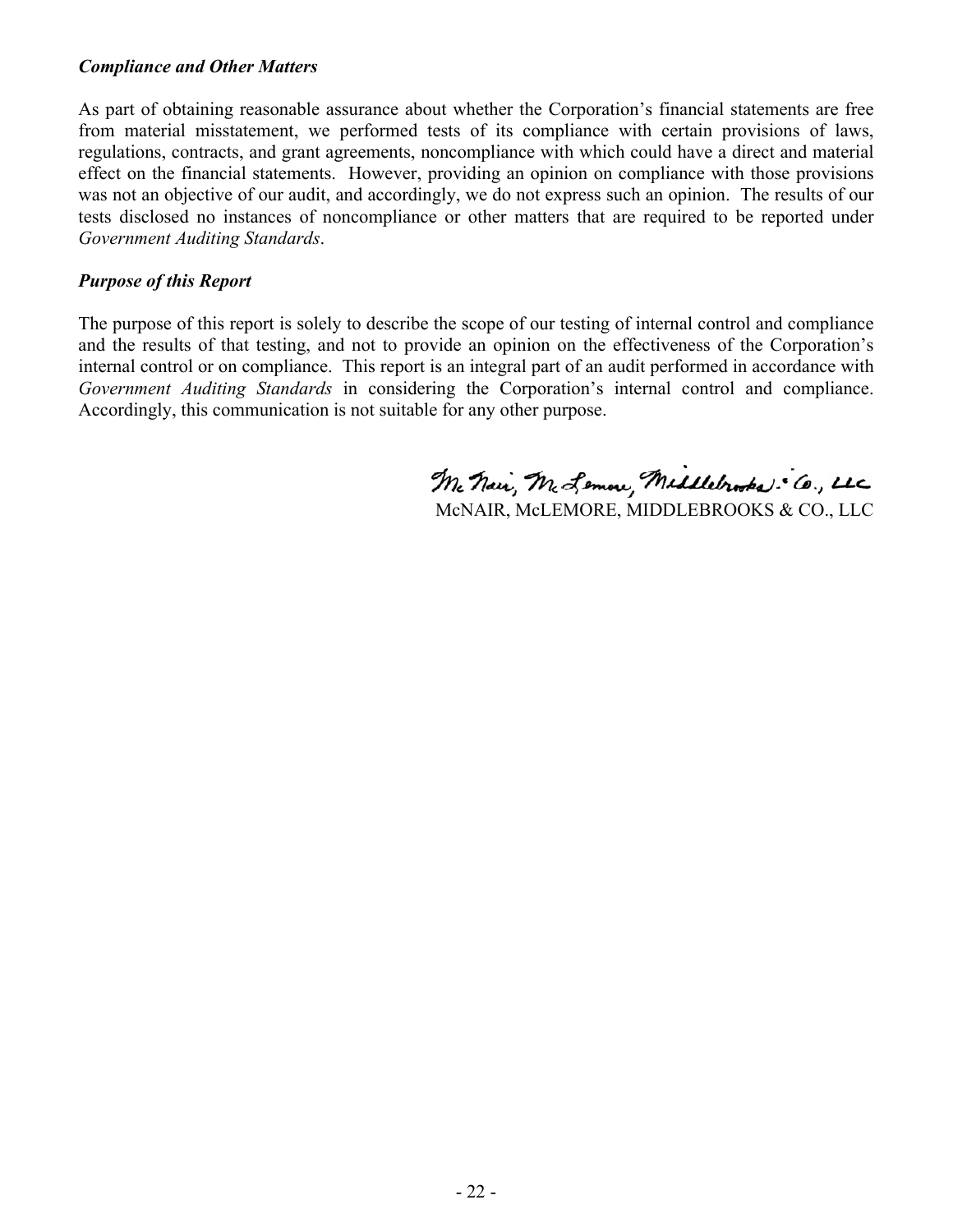

389 Mulberry Street **|** Macon, Georgia 31201 Post Office Box One **|** Macon, Georgia 31202 478-746-6277 **|** mmmcpa.com

March 19, 2021

## **INDEPENDENT AUDITOR'S REPORT ON COMPLIANCE WITH ASPECTS OF CONTRACTUAL AGREEMENTS AND REGULATORY REQUIREMENTS FOR ELECTRIC BORROWERS**

The Board of Directors Washington Electric Membership Corporation

We have audited, in accordance with auditing standards generally accepted in the United States of America and the standards applicable to financial audits contained in *Government Auditing Standards*  issued by the Comptroller General of the United States, the financial statements of **Washington Electric Membership Corporation** (the Corporation), which comprise the balance sheet as of December 31, 2020 and the related statements of operations, changes in members' equity, and cash flows for the year then ended, and the related notes to the financial statements, and have issued our report thereon dated March 19, 2021. In accordance with *Government Auditing Standards*, we have also issued our report dated March 19, 2021 on our consideration of the Corporation's internal control over financial reporting and on our tests of its compliance with certain provisions of laws, regulations, contracts, and grant agreements, and other matters. No reports other than the reports referred to above have been furnished to management.

In connection with our audit, nothing came to our attention that caused us to believe that the Corporation failed to comply with the terms, covenants, provisions, or conditions of their loan, grant, and security instruments as set forth in 7 CFR Part 1773, *Policy on Audits of Rural Utilities Service Borrowers,*  §1773.33 and clarified in the RUS policy memorandum dated February 7, 2014, insofar as they relate to accounting matters as enumerated below. However, our audit was not directed primarily toward obtaining knowledge of noncompliance. Accordingly, had we performed additional procedures, other matters may have come to our attention regarding the Corporation's noncompliance with the above-referenced terms, covenants, provisions, or conditions of the contractual agreements and regulatory requirements, insofar as they relate to accounting matters. In connection with our audit, we noted no matters regarding the Corporation's accounting and records to indicate that the Corporation did not:

- Maintain adequate and effective accounting procedures;
- Utilize adequate and fair methods for accumulating and recording labor, material, and overhead costs, and the distribution of these costs to construction, retirement, and maintenance, or other expense accounts;
- Reconcile continuing property records to the controlling general ledger plant accounts;
- Clear construction accounts and accrue depreciation on completed construction;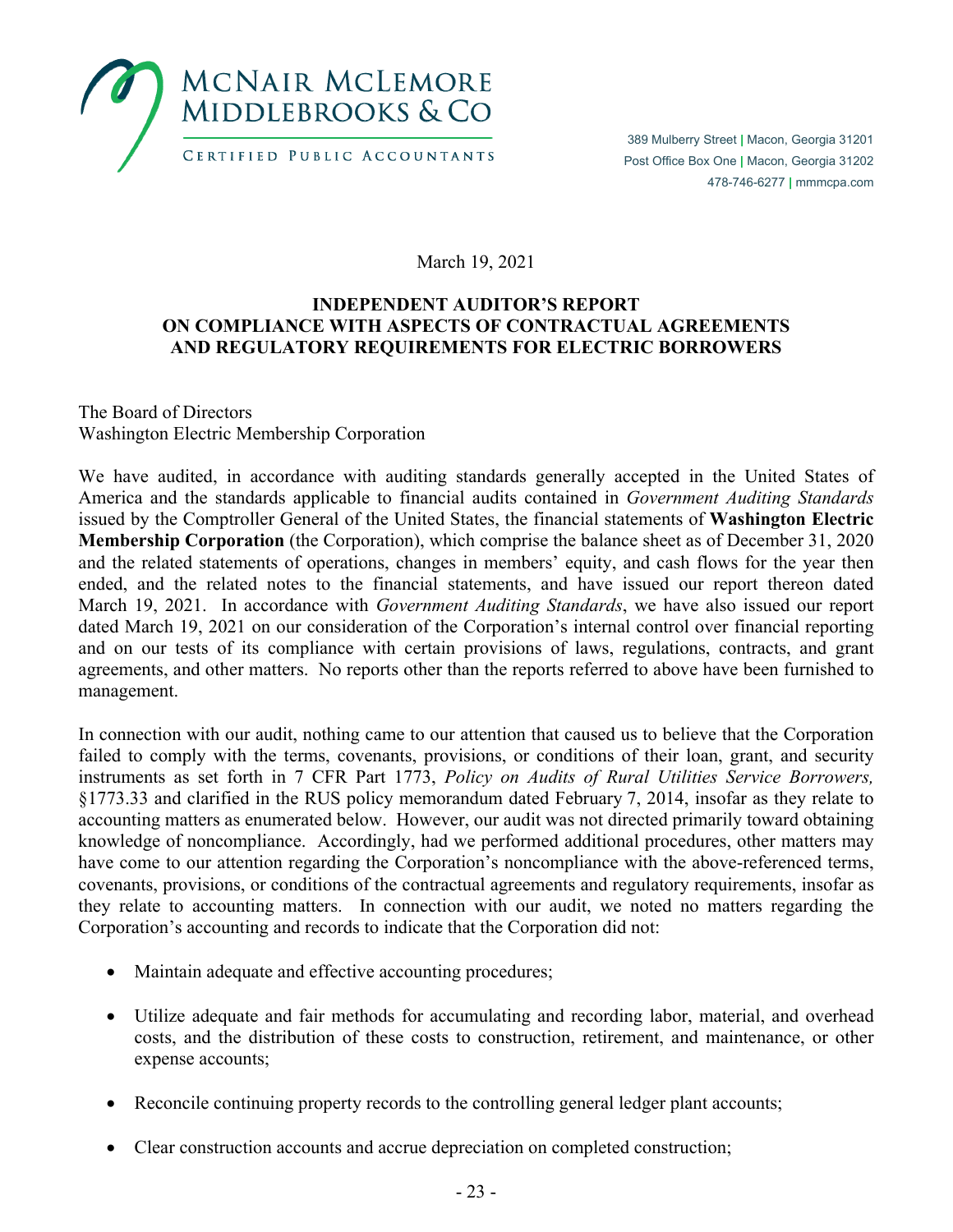- Record and properly price the retirement of plant;
- Seek approval of the sale, lease, or transfer of capital assets and disposition of proceeds for the sale or lease of plant, material, or scrap;
- Maintain adequate control over materials and supplies;
- Prepare accurate and timely Financial and Operating Reports;
- Obtain written RUS approval to enter into any contract for the management, operation, or maintenance of the borrower's system if the contract covers all or substantially all of the electric system;
- Disclose material related party transactions in the financial statements, in accordance with requirements for related parties in generally accepted accounting principles;
- Record depreciation in accordance with RUS requirements (See RUS Bulletin 183-1, Depreciation Rates and Procedures);
- Comply with the requirements for the detailed schedule of deferred debits and deferred credits which is included in the notes to the financial statements; and
- Comply with the requirements for the detailed schedule of investments which consists of investments in associated organizations and is disclosed in the notes to the financial statements.

This report is intended solely for the information and use of the board of directors, management, RUS, and supplemental lenders and is not intended to be and should not be used by anyone other than these specified parties. However, this report is a matter of public record and its distribution is not limited.

Mc nair, Mc Lemon, Middlebrooks: Co., LLC

McNAIR, McLEMORE, MIDDLEBROOKS & CO., LLC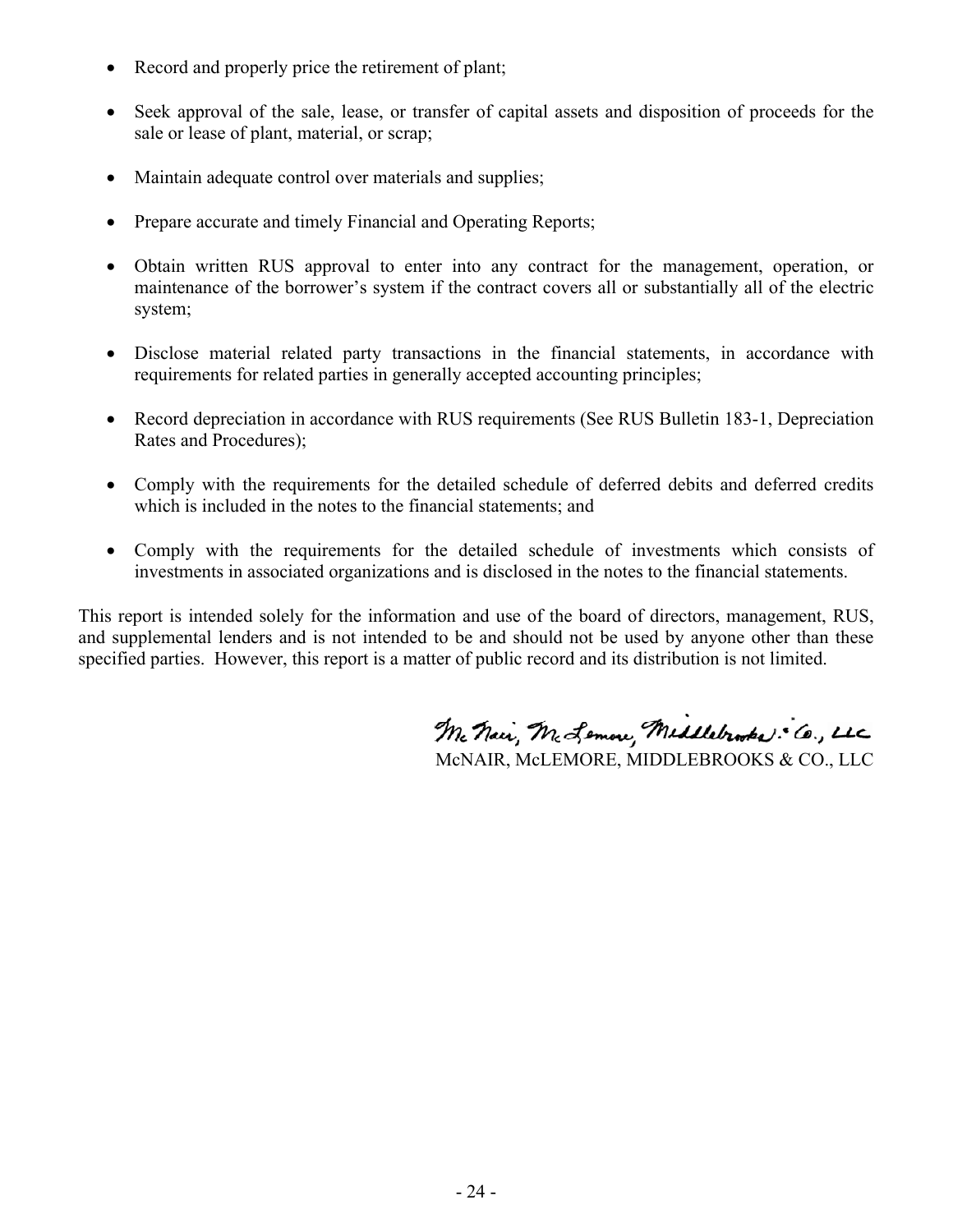### **WASHINGTON ELECTRIC MEMBERSHIP CORPORATION MATTERS TO BE COMMUNICATED WITH THE BOARD OF DIRECTORS DECEMBER 31, 2020**

## **Auditor's Responsibility Under Generally Accepted Auditing Standards and** *Government Auditing Standards*

As stated in our engagement letter, the auditor is responsible for forming and expressing an opinion about whether the financial statements are presented fairly, in all material respects, in accordance with accounting principles and standards generally accepted in the United States of America. The audit of the financial statements does not relieve management or those charged with governance of their responsibilities.

### **Planned Scope and Timing of the Audit**

The audit was performed according to the planned scope and timing previously communicated to you in our engagement letter.

### **Significant Accounting Policies**

Management is responsible for the selection of appropriate accounting policies. The significant accounting policies used by Washington Electric Membership Corporation (the Corporation) are outlined in Note 1 to the financial statements. There were no accounting policies that were adopted during the year. We noted no transactions entered into by the Corporation during the year for which there is a lack of authoritative guidance or consensus. There are no significant transactions that have been recognized in the financial statements in a period other than when the transaction occurred.

## **Management Judgments and Accounting Estimates**

Accounting estimates are an integral part of the financial statements and are based on management's knowledge and experience about past and current events and assumptions about future events. Certain accounting estimates are particularly sensitive because of their significance to the financial statements and because of the possibility that future events affecting the estimates may differ significantly from those expected. The most sensitive estimates affecting the financial statements were:

- Allocations for construction work in progress
- Useful lives of utility plant
- Accrued utility revenue
- Overrecovery of wholesale power costs
- Reserve for uncollectible accounts
- Expense accruals

We evaluated the key factors and assumptions used to develop management's estimates in determining that they are reasonable in relation to the financial statements as a whole.